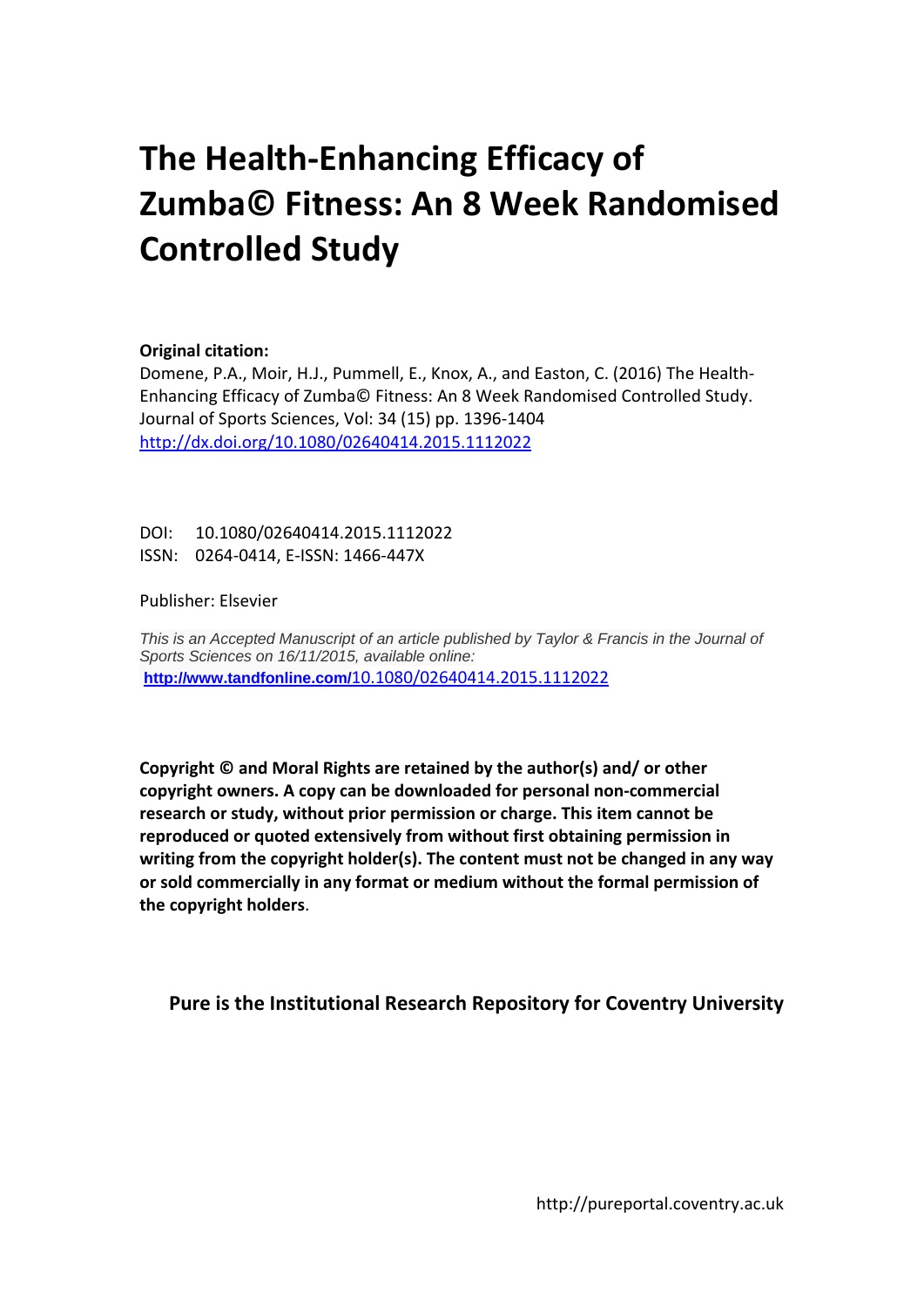# **Title**

The health-enhancing efficacy of Zumba® fitness: An 8 wk randomised controlled study

# **Authors and affiliations**

Pablo A Domene<sup>1</sup>, Hannah J Moir<sup>2</sup>, Elizabeth Pummell<sup>2</sup>, Allan Knox<sup>3</sup> and Chris Easton<sup>3</sup>

<sup>1</sup>School of Life Sciences, Coventry University, Coventry, United Kingdom

<sup>2</sup>Faculty of Science, Engineering and Computing, Kingston University, Kingston upon Thames, United

Kingdom

 $3$ Institute for Clinical Exercise and Health Science, University of the West of Scotland, Hamilton,

United Kingdom

# **Corresponding author**

Pablo A Domene

Address: School of Life Sciences, Coventry University, Priory Street, Coventry, CV1 5FB, United

**TRIP** 

Kingdom

E-mail: domenep@gmail.com

not's

**Sources of funding**

None

**Conflicts of interest**

None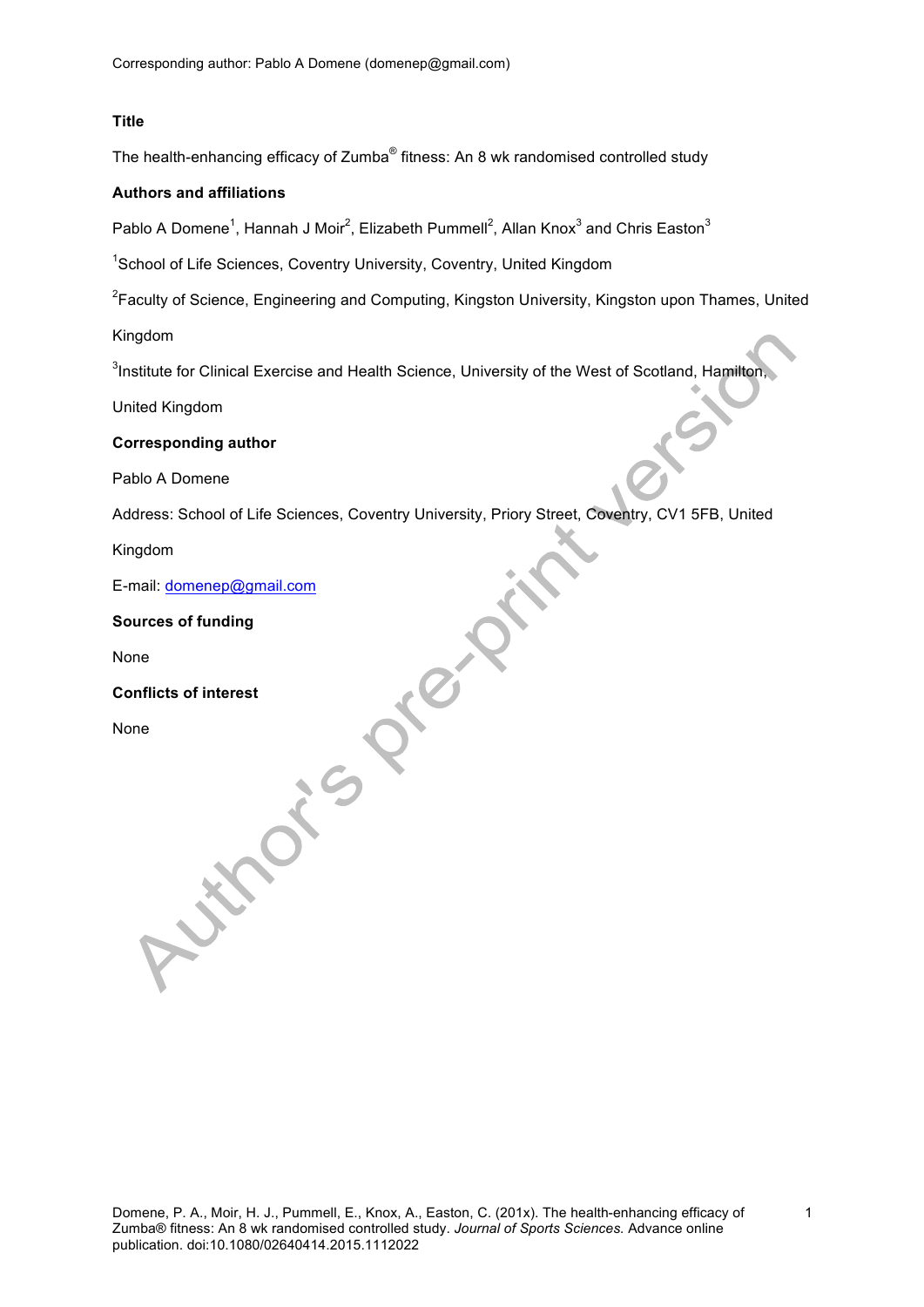# **Title**

The health-enhancing efficacy of Zumba<sup>®</sup> fitness: An 8 wk randomised controlled study

## **Abstract**

The purpose of this study was to gain a holistic understanding of the efficacy of Zumba<sup>®</sup> fitness in a community-recruited cohort of overweight and physically inactive women by evaluating i) its physiological effects on cardiovascular risk factors and inflammatory biomarkers and ii) its mental health-enhancing effects on factors of health-related quality of life. Participants were randomly assigned to either engagement in one to two 1 h classes of Zumba<sup>®</sup> fitness weekly (intervention group; *n* = 10) or maintenance of habitual activity (control group; *n* = 10). Laboratory assessments were conducted pre- (wk 0) and post-intervention (wk 8) with anthropometric, physiological, inflammatory, and health-related quality of life data collected. In the intervention group, maximal oxygen uptake significantly increased ( $p < 0.05$ ; partial  $\eta^2$  = 0.56) by 3.1 mL·kg<sup>-1</sup>·min<sup>-1</sup>, percent body fat significantly decreased ( $p < 0.05$ ; partial  $\eta^2 = 0.42$ ) by  $-1.2\%$ , and interleukin-6 and white blood cell count both significantly decreased ( $p < 0.01$ ) by –0.4 pg·mL<sup>-1</sup> (partial  $\eta^2$  = 0.96) and –2.1 10<sup>9</sup> cell·L<sup>-1</sup> (partial  $\eta^2$  = 0.87), respectively. Large magnitude enhancements were observed in the health-related quality of life factors of physical functioning, general health, energy/fatigue, and emotional well-being. When interpreted in a community-based physical activity and psychosocial health promotion context, our data suggest that Zumba<sup>®</sup> fitness is indeed an efficacious health-enhancing activity for adults.

## **Keywords**

ActiGraph wGT3X+ accelerometer, Latin dance, leisure-time physical activity, salsa aerobics, SF-36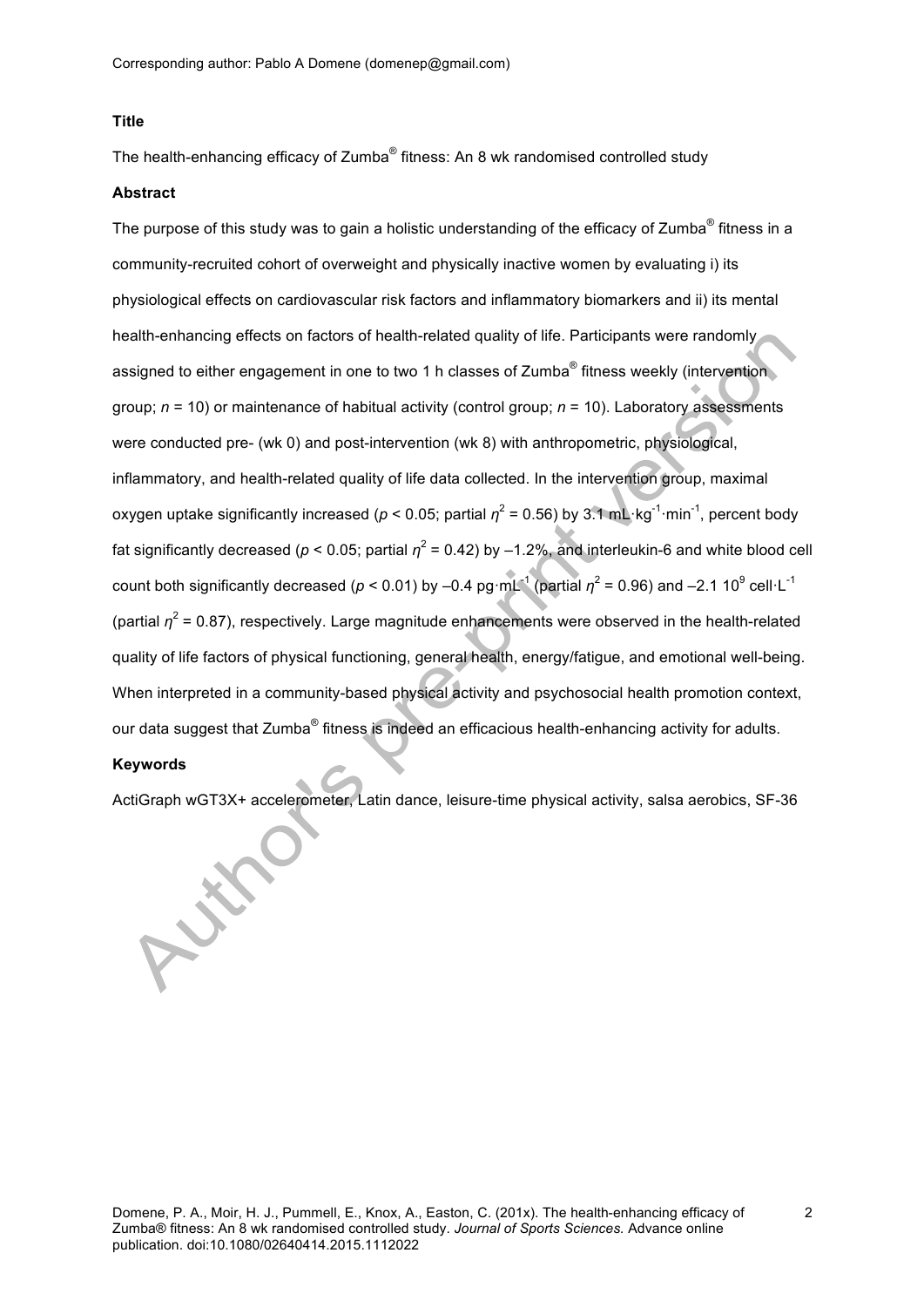#### **Introduction**

The salutary effects of regular physical activity (PA) on physical (World Health Organization [WHO], 2010) and mental (Crone, Smith, & Gough, 2006) health are well-established and convincing. Of concern to PA investigators is the fact that half the adult populace remains physically inactive (WHO, 2011). Recent cross-sectional research has demonstrated association between accelerometer-determined PA and improved cardiovascular risk factors (Glazer et al., 2013) and health-related quality of life (HRQoL; Anokye, Trueman, Green, Pavey, & Taylor, 2012). Aerobic dance, a popular type of PA engaged in primarily by women (Zaletel, Gabrilo, & Peric, 2013), has been associated with lowered likelihood of inflammatory biomarker elevation when compared to traditional (i.e., cycling and weight training) exercise (King, Carek, Mainous, & Pearson, 2003). A prospective cohort analysis of ~27,000 women indicated that cardioprotection afforded through PA was mediated largely by inflammatory biomarkers, blood pressure (BP), blood lipids, and body mass index (BMI; Mora, Cook, Buring, Ridker, & Lee, 2007). Recent PA research utilising Zumba<sup>®</sup> fitness, a specific form of Latin-themed aerobic dance, has shown post-intervention improvements in BP in obese women (Araneta & Tanori, 2014), BMI in overweight women (Barene, Krustrup, Brekke, & Holtermann, 2014), and maximal oxygen uptake  $(VO_{2max})$  in normal weight women (Delextrat, Warner, Graham, & Neupert, 2015).

We recently demonstrated that combined accelerometry and heart rate (HR) telemetry can provide a valid and reliable physiological assessment of Latin dance parameters under laboratorybased (Domene & Easton, 2014) and naturalistic settings in recreational dancers (Domene, Moir, Pummell, & Easton, 2014) and physically inactive women (Domene, Moir, Pummell, & Easton, 2015). It has been reported that Zumba<sup>®</sup> fitness is currently practised by an estimated 14 million people in over 150 countries (Inouye, Nichols, Maskarinec, & Tseng, 2013), yet minimal evidence from randomised controlled studies (Barene et al., 2014; Donath, Roth, Hohn, Zahner, & Faude, 2014) exists to substantiate its purported health-enhancing efficacy. The physiological effect of Zumba<sup>®</sup> fitness on change in cardiovascular risk factors and inflammatory biomarkers remains unclear. In adults, as cardiorespiratory fitness is inversely associated with all-cause mortality, irrespective of weight status (Barry et al., 2014), and low-grade systemic inflammation is correlated with both physical (Hamer & Stamatakis, 2009) and psychological ill health (Valkanova, Ebmeier, & Allan, 2013), it is possible that vigorous intensity aerobic PA, such as Zumba<sup>®</sup> fitness (Domene et al., 2015),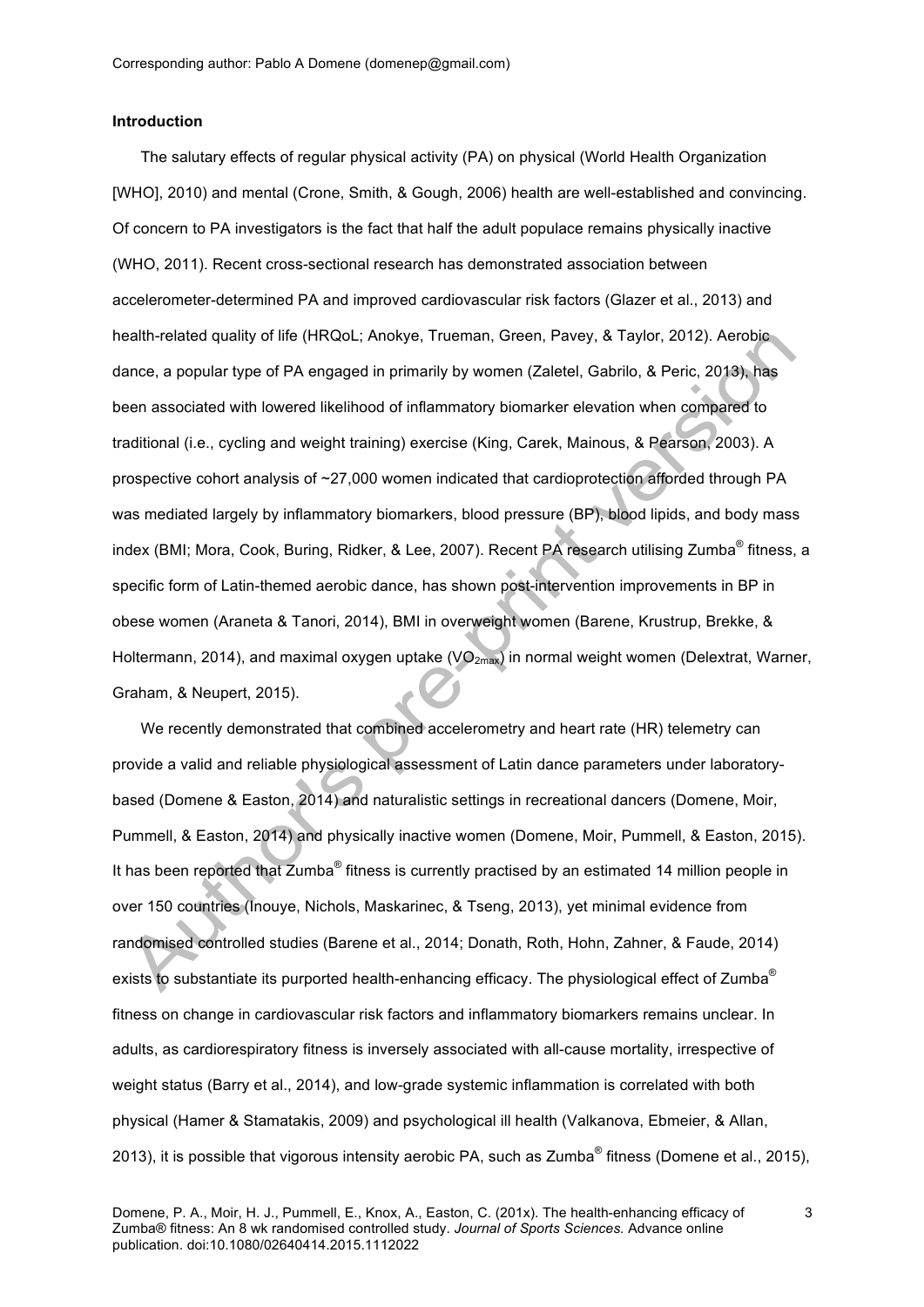may indeed be beneficial for improvement of these health outcomes. Furthermore, randomised controlled study evidence to support the potential of Zumba<sup>®</sup> fitness in enhancing HRQoL over time among community-based physically inactive women is also lacking (Cugusi et al., 2015).

Consequently, we conducted a randomised controlled study of Zumba<sup>®</sup> fitness in a communityrecruited cohort of overweight and physically inactive women, as these individuals are commonly targeted in PA and psychosocial health promotion campaigns. Our primary outcome measure was  $VO<sub>2max</sub>$ , which we hypothesised would increase following attendance in an 8 wk programme of Zumba® fitness. Secondary outcomes included inflammatory biomarkers (C-reactive protein (CRP), interleukin-6 (IL-6), and white blood cell count (WBC)), other cardiovascular risk factors (cholesterol, BP, BMI, and percent body fat (BF)), and HRQoL. We hypothesised that these anthropometric, physiological, and inflammatory measures would decrease, and HRQoL would increase, postintervention.

## **Methods**

#### *Participants*

Rolling recruitment was undertaken using poster advertisements placed in the Royal Borough of Kingston and the surrounding communities of London, UK. The study had been approved by the Faculty Ethics Committee at Kingston University and was conducted in accordance with the Declaration of Helsinki. The participants gave their informed consent in writing before the commencement of the study and after the experimental procedures, risks, and benefits of participation had been explained. Inclusion criteria stated that the participants must be female, aged 18 to 64 yr, physically inactive (≤ 1 day·wk<sup>-1</sup> of moderate to vigorous PA for no more than 30 min), inexperienced at Zumba® fitness (≤ one class previously attended), overweight (BMI ≥ 25.0 kg·m<sup>-2</sup>), and free from musculoskeletal injury. Participants were excluded if they were: cigarette smokers; pregnant; recovering from a major injury or illness; or using anti-inflammatory, hyperlipidaemia, or hypertension medication. Between August 2013 and March 2014, a total of 97 women expressed interest in volunteering for the study. Once the full inclusion and exclusion criteria were specified, it was found that 74 of the women were ineligible for enrolment. The remaining 23 consented to enrol in the study and were randomised to either the intervention or control group using a random number generator. The participants began the study within 2 wk following randomisation. After commencement, one control and two intervention participants withdrew from the study due to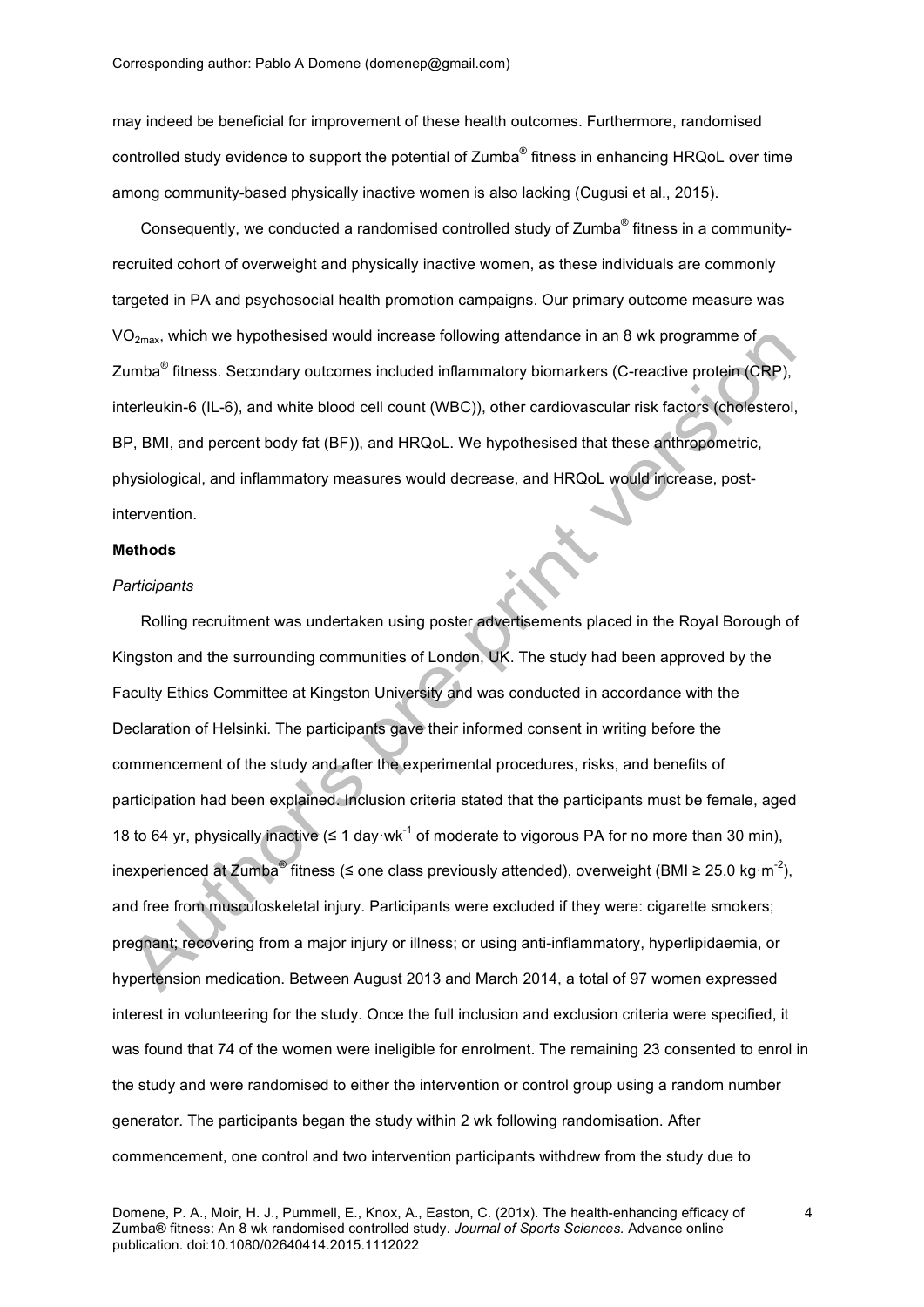unavoidable work commitments or unspecified illness. The two intervention participants attended two and four of the 12 required Zumba<sup>®</sup> fitness classes, but were excluded from the data analysis. The final sample therefore comprised 20 women.

# *Study design*

A two group randomised controlled study was employed with measures taken at pre- (wk 0) and post-intervention (wk 8). Laboratory assessments were conducted prior to and following an 8 wk period of attendance in classes of Zumba® fitness (intervention) or habitual activity (control) with anthropometric, physiological, inflammatory, and HRQoL measures recorded.

#### *Laboratory procedure*

The participants visited the laboratory at 9:00 a.m. following an overnight fast and were instructed to arrive in a euhydrated state. After 15 min of seated rest, resting HR and BP were measured using an automated monitor (Elite 7300IT, Omron Healthcare Inc, USA). Stature was determined with a stadiometer (213, Seca Ltd, UK) and body mass and BF were assessed using a multifrequency bioelectrical impedance analyser (MC 180MA, Tanita Europe BV, Netherlands). BF measurements from this analyser have been significantly correlated with measurements taken using dual energy Xray absorptiometry (Leahy, O'Neill, Sohun, & Jakeman, 2012). Venous blood samples were then obtained by a trained phlebotomist. WBC was measured using an automated haematology analyser (Micros, Horiba ABX SAS, France). The whole blood was then centrifuged at room temperature for 10 min at 2000 rev·min<sup>-1</sup>. Cryovials containing extracted plasma and serum were frozen at –80°C. CRP was measured in plasma using a sandwich enzyme-linked immunosorbent assay (EL10022, Bio Supply Ltd, UK) and plasma IL-6 was measured using a high-sensitivity sandwich enzyme-linked immunosorbent assay (HS600B, R&D Systems Europe Ltd, UK). Serum total cholesterol and highdensity lipoprotein cholesterol were measured using a semi-automated chemistry analyser (RX Monza, Randox Laboratories Ltd, UK) with assay kits provided by the manufacturer. A graded treadmill exercise test, as described previously (Domene et al., 2014), was then performed for determination of  $VO_{2max}$  and maximal HR. Briefly, following a 3 min warm-up of level walking at 2.7 km·h<sup>-1</sup>, the Bruce protocol was used until volitional exhaustion with HR measured via radio telemetry (RS400, Polar Electro Oy, Finland) and breath-by-breath pulmonary gas exchange data collected using an indirect calorimeter (Oxycon Pro, Viasys Healthcare GmbH, Germany). Instructions were given to all participants to refrain from engagement in other exercise for the duration of the study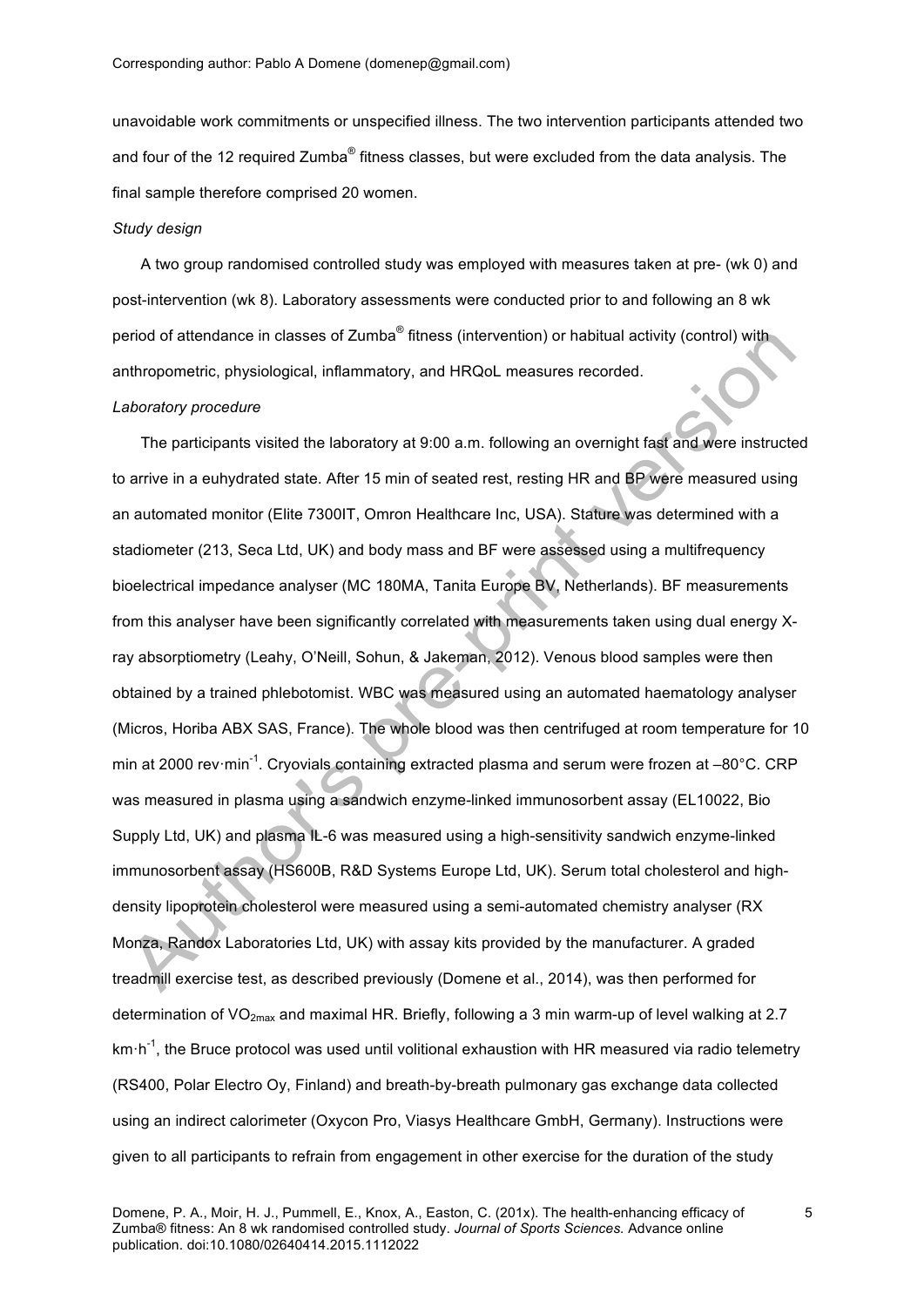period. The participants were then familiarised with the instruments for the study, instructed on their proper usage, and administered the RAND 36-Item Health Survey 1.0 (SF-36; Hays, Sherbourne, & Mazel, 1993) for evaluation of HRQoL.

#### *Instruments*

A triaxial accelerometer (wGT3X+ 2.2, ActiGraph LLC, USA) was worn on the right wrist (Domene & Easton, 2014), along with the manufacturer's accompanying chest strap HR monitor, and was initialised for data recording as described previously (Domene et al., 2014). Downloading of the HR and vector magnitude acceleration data was undertaken using 1 s epochs and with the low frequency extension enabled. The utility of this equipment for dance has been described previously (Domene et al., 2014). For the SF-36, satisfactory internal consistency has been reported for the factors of physical functioning, role limitations due to physical health, pain, general health, energy/fatigue, social functioning, role limitations due to emotional problems, and emotional well-being (Hays et al., 1993). *Intervention*

Participants in the intervention group took part in 12 classes of Zumba<sup>®</sup> fitness over an 8 wk period. A frequency of one weekly class was attended during the first half of the intervention, followed by a progression to two weekly classes during the second. The choice of one weekly class was made as the participants were inexperienced at this specific form of Latin-themed aerobic dance and we wanted to safely incorporate a progression in weekly volume over the course of the intervention. Attendance in two weekly sessions of Zumba<sup>®</sup> fitness has been demonstrated (Domene et al., 2015) to meet the WHO recommendation (WHO, 2010) for vigorous aerobic PA necessary for the maintenance of health. Accelerometry and HR data were collected during all sessions. The instructorled group-based classes were taught by certified Zumba<sup>®</sup> fitness teachers in established venues in the Royal Borough of Kingston and the surrounding communities of London, UK. All teachers were current members of the Zumba® Instructor Network. Each class was 1 h in length and a recovery period of at least 48 h was taken between classes. Instructions were given to perform euhydrated and at least 2 h postprandial. The Zumba<sup>®</sup> fitness venues and scheduling of sessions were self-selected by the participants and were chosen to be representative of where and when they might normally attend classes of aerobic dance for exercise purposes. The content of a typical Zumba<sup>®</sup> fitness class has been described previously (Domene et al., 2015). Participants in the control group maintained their habitual activity for the duration of the study period.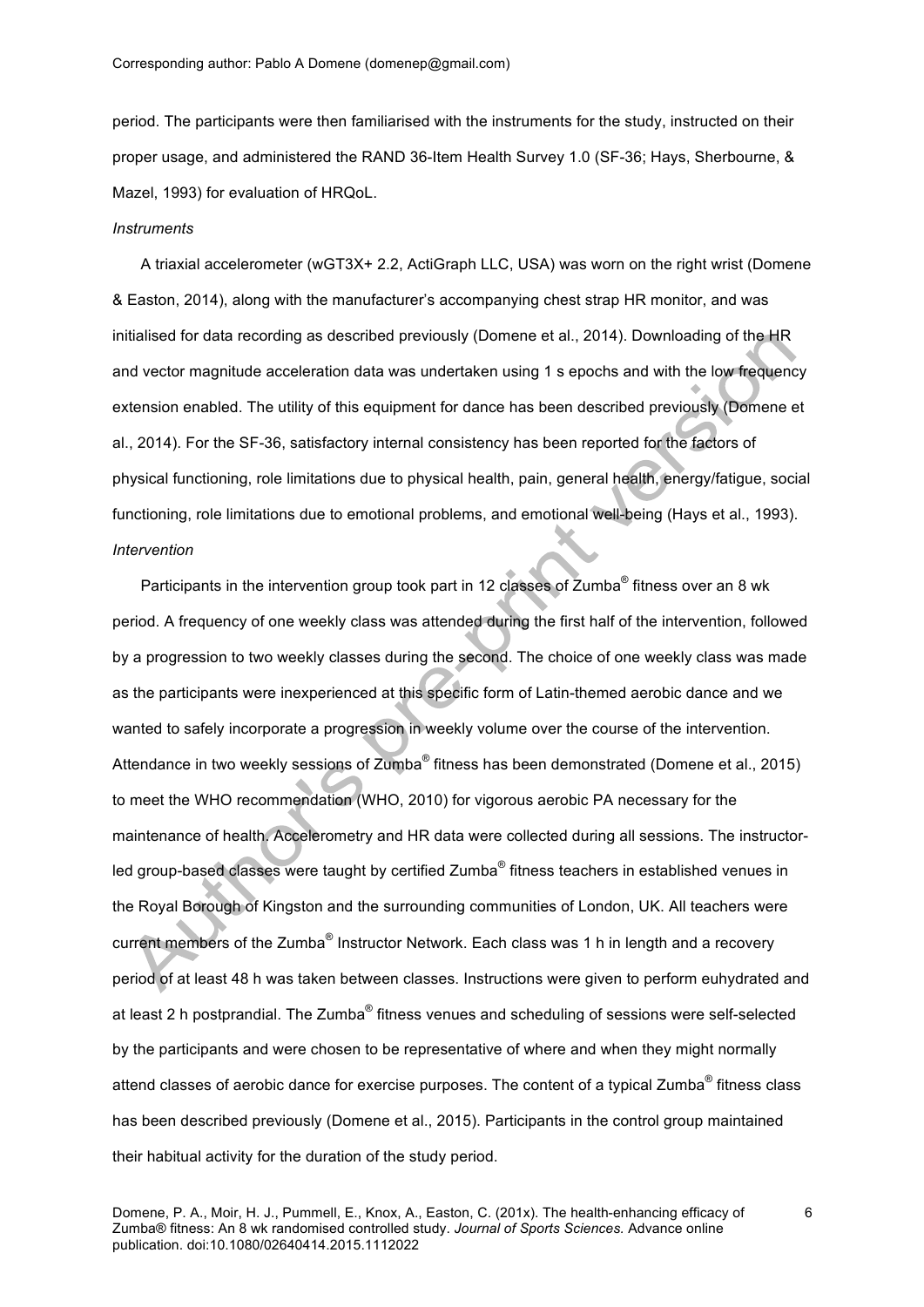#### *Data analysis*

Calculations of total energy expenditure (EE), total step count (SC), HR reserve (HRR), and metabolic equivalents (MET) during Zumba<sup>®</sup> fitness were undertaken using the mean of the data collected during the dance classes. HRR was formulated using previously described methods (Domene et al., 2015) and the combined accelerometry and HR data were processed with a previously described dance-specific cut-point and prediction equation technique (Domene & Easton, 2014). An a priori sample size computation was performed using the primary outcome measure of VO<sub>2max</sub>. Based on our previous work (Domene et al., 2015), VO<sub>2max</sub> mean  $\pm$  standard deviation was input as 30.5 ± 4.7 mL·kg<sup>-1</sup>·min<sup>-1</sup> with an expected post-intervention improvement of 15.6% (WIlliams & Morton, 1986). It was shown that a between-group comparison with 70% power would require 10 participants per group. Statistical analyses were conducted using the programming language R (R 3.0, The R Foundation for Statistical Computing, Austria). Differences between groups in preintervention anthropometric, physiological, and inflammatory measures and pre-intervention HRQoL factors were ascertained using independent *t*-tests. Pre- and post-intervention differences in anthropometric and physiological measures were explored using repeated measures analysis of covariance (RM-ANCOVA) with pre-intervention scores selected as covariates. Inflammatory biomarkers were assessed pre- and post-intervention using RM-ANCOVA with pre-intervention scores,  $VO<sub>2max</sub>$ , and BF selected as covariates (Hamer, 2007). RM-ANCOVA was also used to determine differences across time in HRQoL factors. The pre-intervention score was selected as the covariate in the models. Relationships between anthropometric, physiological, and inflammatory measures and HRQoL factors were investigated using Pearson's correlation coefficients. Alpha was set at 0.05. Centrality and spread are presented as mean ± standard deviation with 95% confidence intervals (CI) reported where appropriate.

# **Results**

## *Missing data*

Two intervention participants missed a single Zumba<sup>®</sup> fitness session each; the average rate of attendance for this study was therefore 98%. Blood draw by venipuncture was unsuccessful in three intervention and five control participants due to either the maximum number of attempts (two) permitted in our laboratory for research purposes being reached, or consent for venipuncture being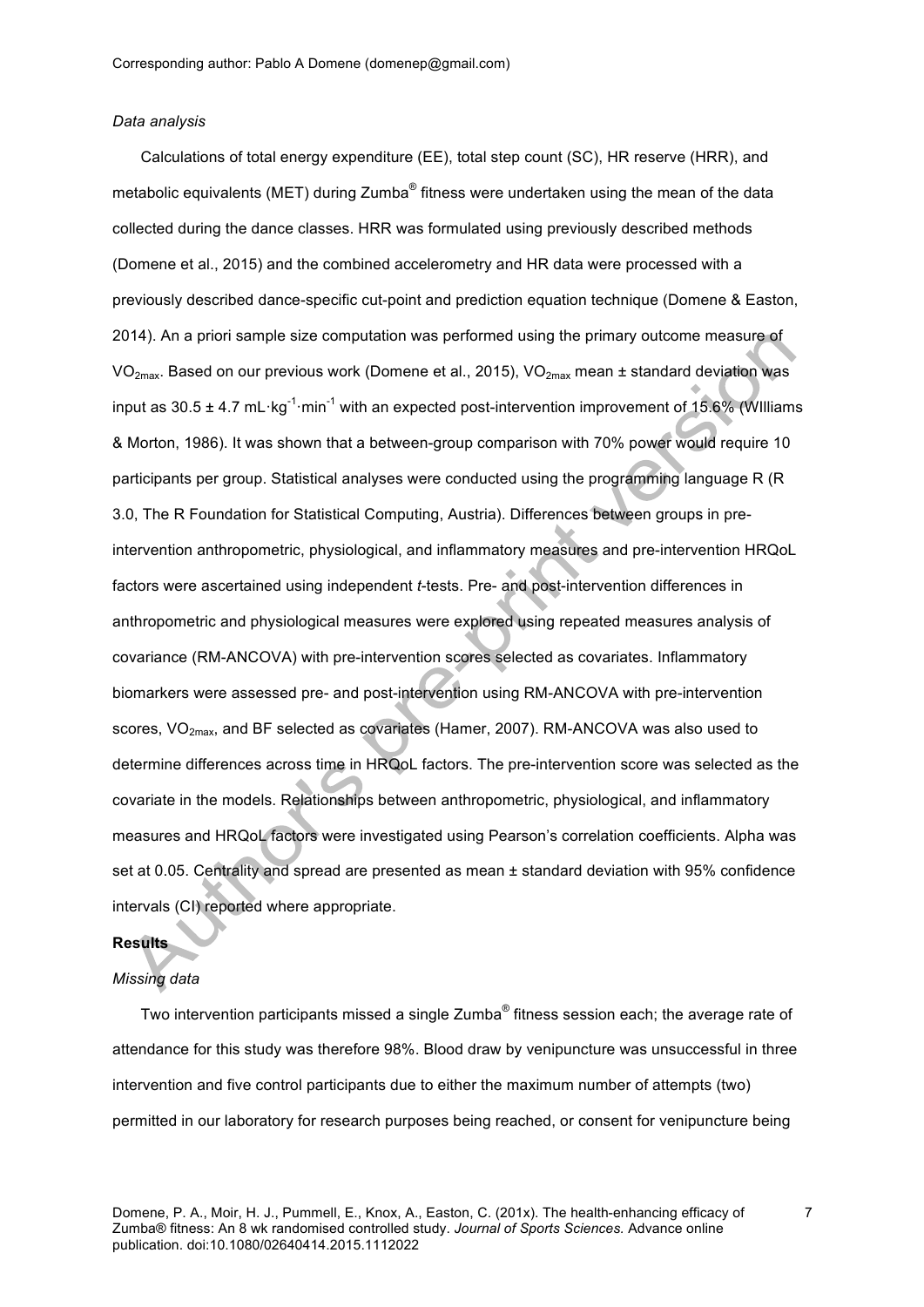withdrawn. These participants were therefore excluded from the data analysis of cholesterol and inflammatory biomarkers.

*Pre-intervention anthropometric, physiological, and inflammatory measures*

Results of the between-group comparison of anthropometric, physiological, and inflammatory measures taken at pre-intervention are presented (Table I). No pre-intervention differences (all *p* > 0.05) were observed between groups in all measures assessed.

# *Responses during Zumba® fitness*

The Zumba<sup>®</sup> fitness sessions elicited an exercise intensity of 6.73  $\pm$  0.24 MET and a HRR of 51.1  $± 15.6\%$ . It was revealed that total EE and total SC were 410  $± 70$  kcal and 6681  $± 674$  step, respectively, during the 1 h classes.

## *Pre- to post-intervention changes in anthropometric, physiological, and inflammatory measures*

Results of the pre- to post-intervention assessment of changes in anthropometric, physiological, and inflammatory measures are presented (Table II). A significant main effect of time was obtained for BF ( $p$  < 0.05; partial  $\eta^2$  = 0.42), VO<sub>2max</sub> ( $p$  < 0.05; partial  $\eta^2$  = 0.56), IL-6 ( $p$  < 0.01; partial  $\eta^2$  = 0.96), and WBC ( $p < 0.01$ ; partial  $\eta^2 = 0.87$ ) for intervention participants. No other differences (all  $p > 0.05$ ) in anthropometric, physiological, and inflammatory measures were found.

#### *Evaluation of HRQoL*

During the laboratory visits, all participants completed all questions on the SF-36; the response rate for this study was therefore 100%. No pre-intervention differences (all *p* > 0.05) were observed between groups in the HRQoL factors assessed. Results of the comparison of HRQoL scores across time are presented (Table III). A significant main effect of time was obtained for physical functioning (*p*  $\leq$  0.01; partial  $\eta^2$  = 0.57), general health ( $p \leq 0.01$ ; partial  $\eta^2$  = 0.60), energy/fatigue ( $p \leq 0.01$ ; partial  $n^2$  = 0.55), and emotional well-being ( $p$  < 0.001; partial  $\eta^2$  = 0.63) for intervention participants. No other differences (all *p* > 0.05) in HRQoL were found.

*Correlation between anthropometric, physiological, and inflammatory measures and HRQoL factors*

Results of the correlation analyses between pre- to post-intervention changes in the HRQoL general health factor and BF and  $VO_{2max}$  in the intervention group are presented (Figures 1 and 2, respectively). No other associations (all *p* > 0.05) between the anthropometric, physiological, and inflammatory measures and HRQoL factors were revealed in either the intervention or control group.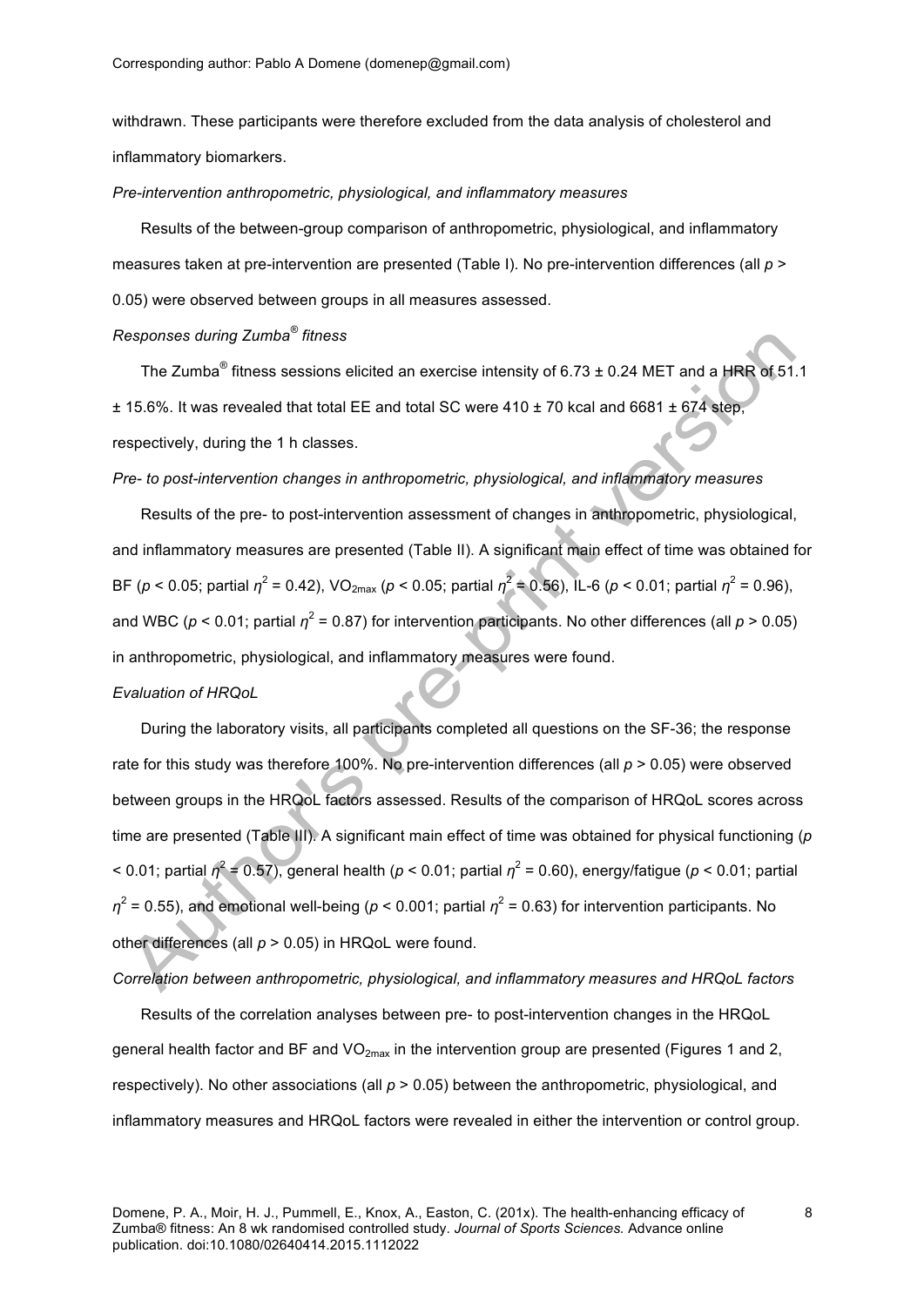#### **Discussion**

Attendance in one to two 1 h classes of Zumba<sup>®</sup> fitness over an 8 wk period modestly improved VO2max, body composition, and inflammatory biomarkers relevant to cardiovascular health in overweight and physically inactive women with little or no previous experience in Latin-themed aerobic dance. Moreover, large magnitude (Richardson, 2011) pre- to post-intervention enhancements in HRQoL were observed for the factors of physical functioning, general health, energy/fatigue, and emotional well-being. No differences were found in any of the evaluated outcomes for control participants. Hence, the current work demonstrates that a community-recruited cohort of individuals undertaking dance-related PA in a naturalistic setting can indeed improve measures of both physical and mental health. The relevance of these findings, in terms of gaining a holistic understanding of the efficacy of this particular activity, should not be underestimated considering the current (Inouye et al., 2013), and likely growing, popularity of Zumba<sup>®</sup> fitness in both Latin and non-Latin communities.

The physiological demand of the Zumba<sup>®</sup> fitness classes, when expressed as an average MET value across the intervention, was higher in the current work in comparison to our previous finding (Domene et al., 2015). This discrepancy is likely due to the current participants having a higher BMI and lower  $VO_{2max}$  than those previously recruited. As the MET value of PA is a measure of EE relative to body mass (where 1 MET = 1 kcal·kg<sup>-1</sup>·h<sup>-1</sup> of energy expended), it is plausible that adults taking part in aerobic dance who are overweight or obese might, on the whole, have a higher MET value during participation than their normal weight counterparts. Moreover, as the current participants had a lower VO<sub>2max</sub>, it is possible that the relative intensity of Zumba<sup>®</sup> fitness experienced was higher than in those who took part in our earlier work. It is known that the physiological responses to aerobic dance are affected by several factors (Clapp & Little, 1994), including fitness, such that those with a low VO<sub>2max</sub> work at a higher relative intensity than those with a high VO<sub>2max</sub>. The presented results, along with our previous findings (Domene et al., 2015), and when considering the work of others where adults of both sexes and different fitness levels, ages, and previous experience in Zumba<sup>®</sup> fitness were recruited (Luettgen, Foster, Doberstein, Mikat, & Porcari, 2012; Sternlicht, Frisch, & Sumida, 2013), taken together, support the notion that Zumba<sup>®</sup> fitness is best categorised as a vigorous, not a moderate, intensity activity. This may explain why Zumba<sup>®</sup> fitness participants demonstrate a higher prevalence of class-related injuries with increasing class frequency (beyond three sessions weekly),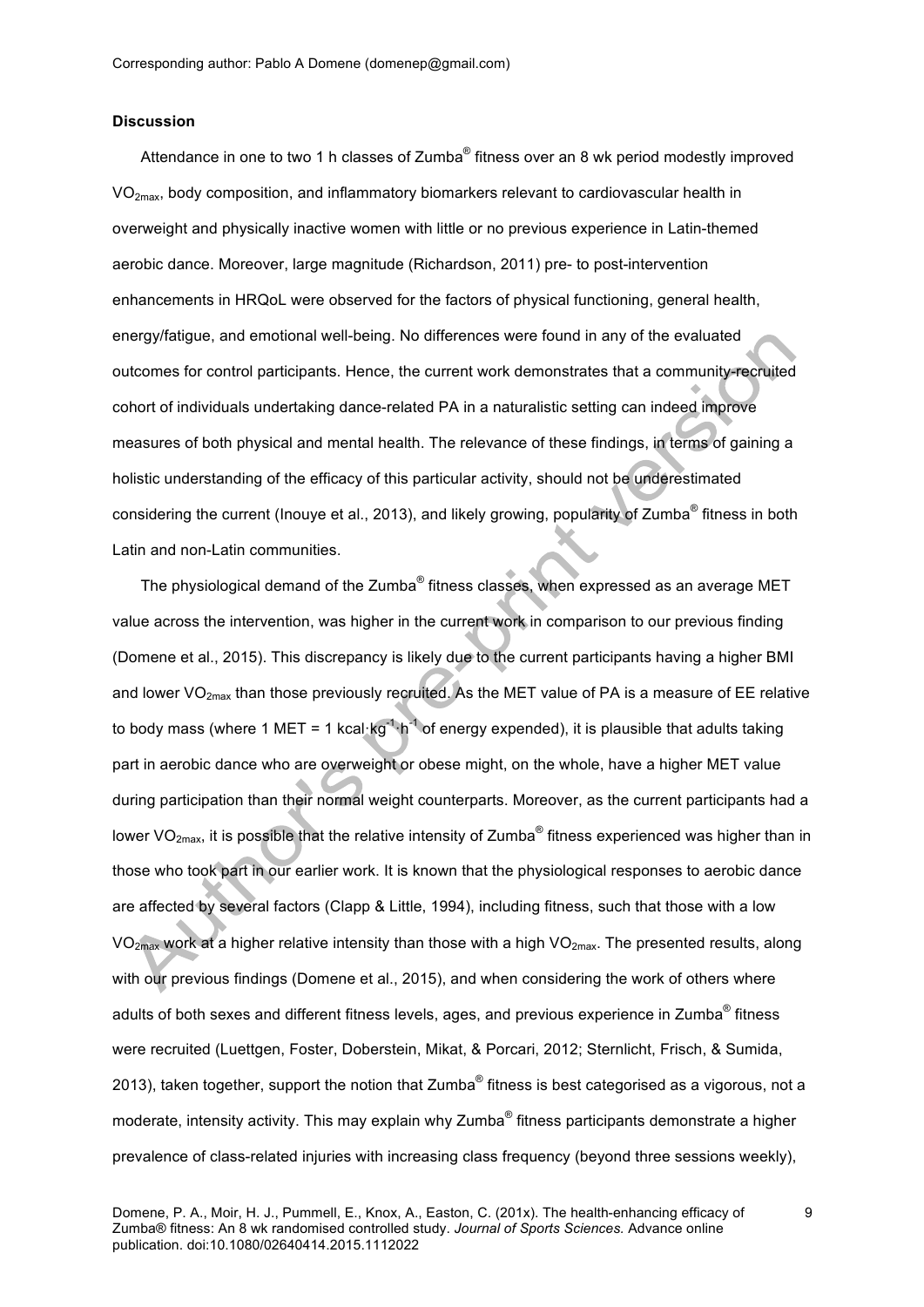even after adjustment for age, sex, and previous Zumba<sup>®</sup> fitness experience (Inouye et al., 2013). Of note, a recent 16 wk investigation of Zumba<sup>®</sup> fitness indicated that of the 13 participants that did not complete the intervention, 10 cited the strenuousness of the activity or having experienced classrelated injury/pain as reason for withdrawal from the research; the volume of classes used was three sessions weekly (Krishnan et al., 2015). It may therefore be prudent for future researchers of Zumba® fitness to consider utilising a progressive approach in terms of weekly volume, as was employed in the present study, when evaluating this particular form of aerobic dance.

It was reported that vigorous intensity PA increased following a six month Latin-themed aerobic dance intervention with minutes of PA being self-reported via questionnaire (Hovell et al., 2008). Lee, Mama, Medina, Orlando Edwards, and McNeill (2011), on the other hand, used both subjective and objective techniques and also reported increased PA of a moderate intensity following a 4 wk Latin dance intervention. In a recent 12 wk investigation of Latin dance, again using simultaneous subjective and objective methods for the assessment of PA, it was reported that questionnaire results indicated increased total PA minutes post-intervention; however, no increase was revealed when PA was evaluated using accelerometry (Marquez, Bustamante, Aguinaga, & Hernandez, 2014). This discrepancy not only confounds the issue of whether dance interventions are efficacious in terms of increasing dance-related PA, but also highlights the need for using activity-specific accelerometer data processing techniques. The conversion of accelerometer counts in the research of Marquez et al. (2014) was undertaken using cut-points calibrated on a treadmill. This method has now been shown to be invalid for the processing of accelerometer data collected during dance (Domene & Easton, 2014) and may explain the reported discrepancy between the two aforementioned outcome measures.

Forty weeks of Zumba<sup>®</sup> fitness attended two to three times weekly increased VO<sub>2max</sub> and decreased BF by 2.2 mL·kg<sup>-1</sup>·min<sup>-1</sup> and –1.3%, respectively (Barene et al., 2014). These improvements are similar to the results presented in the current research, despite weekly volume of classes and total intervention length being greater in the work of Barene et al. (2014). A larger increase in VO<sub>2max</sub> (~5 mL·kg<sup>-1</sup>·min<sup>-1</sup>) and smaller decrease in BF (~–0.6%) were observed consequent to six months of Latin-themed aerobic dance undertaken three times weekly (Hovell et al., 2008) and 4 wk of Latin dance undertaken twice weekly (Lee et al., 2011), respectively. These interventions, along with the current work, were conducted using primarily community-recruited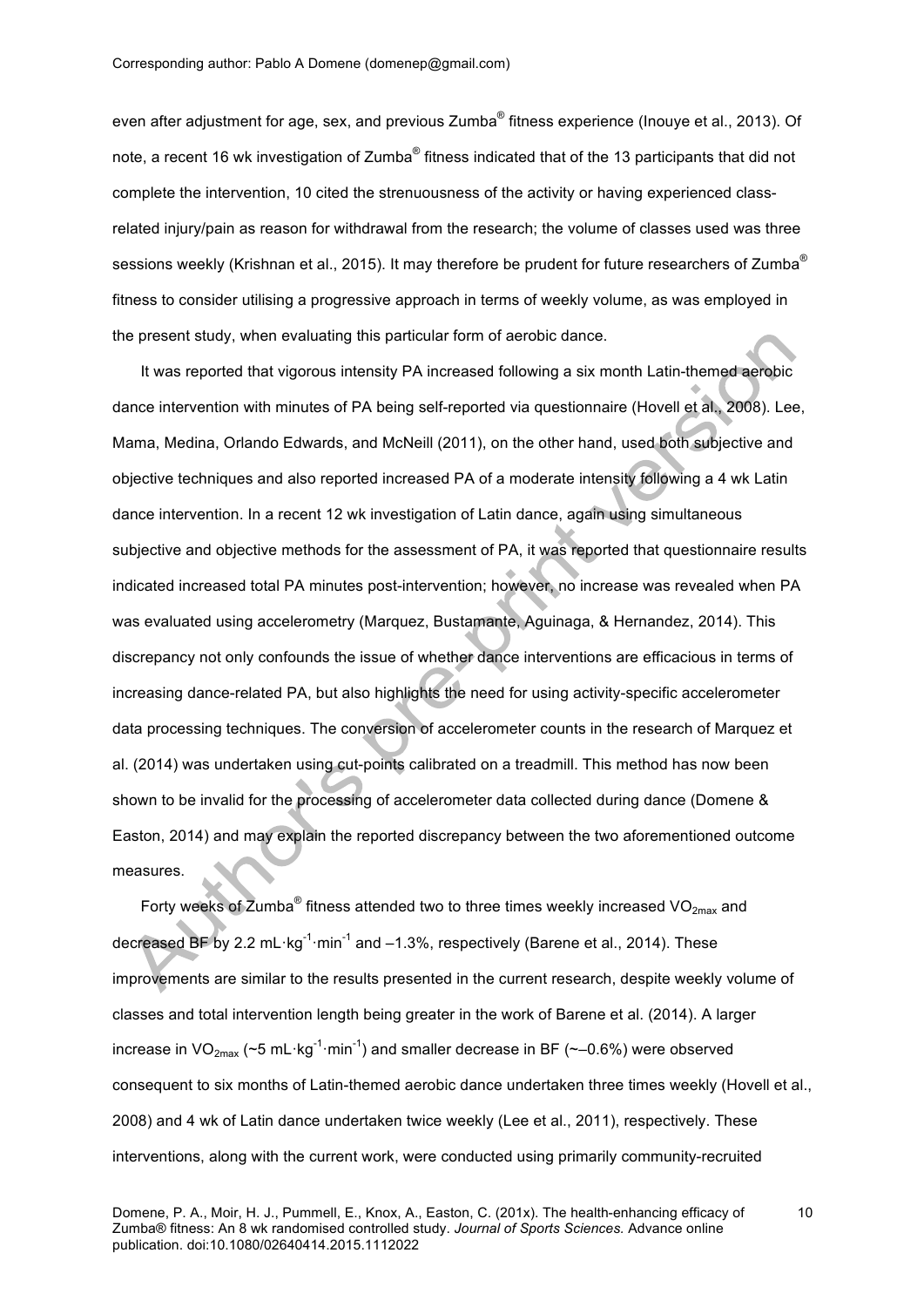female participants. We would argue that this is a reasonable representation of individuals who actually attend instructor-led group-based classes of aerobic dance under real (i.e., non-researchrelated) conditions (Zaletel et al., 2013). In the present study, we demonstrated only modest improvements in  $VO<sub>2max</sub>$  and body composition, with no concomitant change in BMI. Whether dancerelated PA programmes are effective (Barene et al., 2014; Krishnan et al., 2015) or ineffective (Araneta & Tanori, 2014; Hovell et al., 2008) for lowering BMI in community-based adult cohorts remains an unresolved issue in the literature. Regardless, improved VO<sub>2max</sub> and body composition through regular PA has been associated with enhanced health outcomes and decreased cardiovascular risk factors in adults, irrespective of weight loss (Ross & Janiszewski, 2008).

Although the current work is the only research we are aware of that has investigated inflammatory responses to Latin-themed aerobic dance, King et al. (2003) demonstrated association between aerobic dance participation and reduced likelihood of inflammatory biomarker elevation. Specifically, after adjustment for age, sex, race, BMI, and smoking and health status, odds ratios for CRP and WBC were 0.31 [95% CI 0.13 to 0.78] and 0.11 [95% CI 0.03 to 0.41], respectively, for adults taking part in 12 or more classes monthly when compared to engagement in 11 classes or less. It was suggested by the investigators that participation in aerobic dance may be more beneficial in terms of moderating inflammatory biomarkers relevant to cardiovascular health than other types of PA; however, when interpreting these findings it needs to be considered that objective measures of PA, including intensity and time parameters, which we would argue are necessary for a comprehensive comparison of different PA types, were not collected in this study. Okita et al. (2004) examined participants before and after two months of engagement in supervised PA involving twice weekly sessions of aerobic dance combined with traditional aerobic exercise. The weekly volume of PA (~4 h) was substantially higher than the volume used in the current research. CRP decreased to a similar degree as that reported in the present study (35 versus 42%), whilst WBC was also reduced, although to a smaller degree than that observed in this investigation (8 versus 31%). In a study comparing different PA domains (Autenrieth et al., 2009), it was demonstrated that participation in increasing intensities of leisure (but not specifically dance-related) PA was negatively correlated with IL-6. However, in the same study it was also shown that no relationship existed between leisure PA and CRP after adjustment for all potential confounding factors. Further highlighting the inconsistencies in the literature, LeCheminant, Tucker, and Russell (2011) collected objective PA data and reported that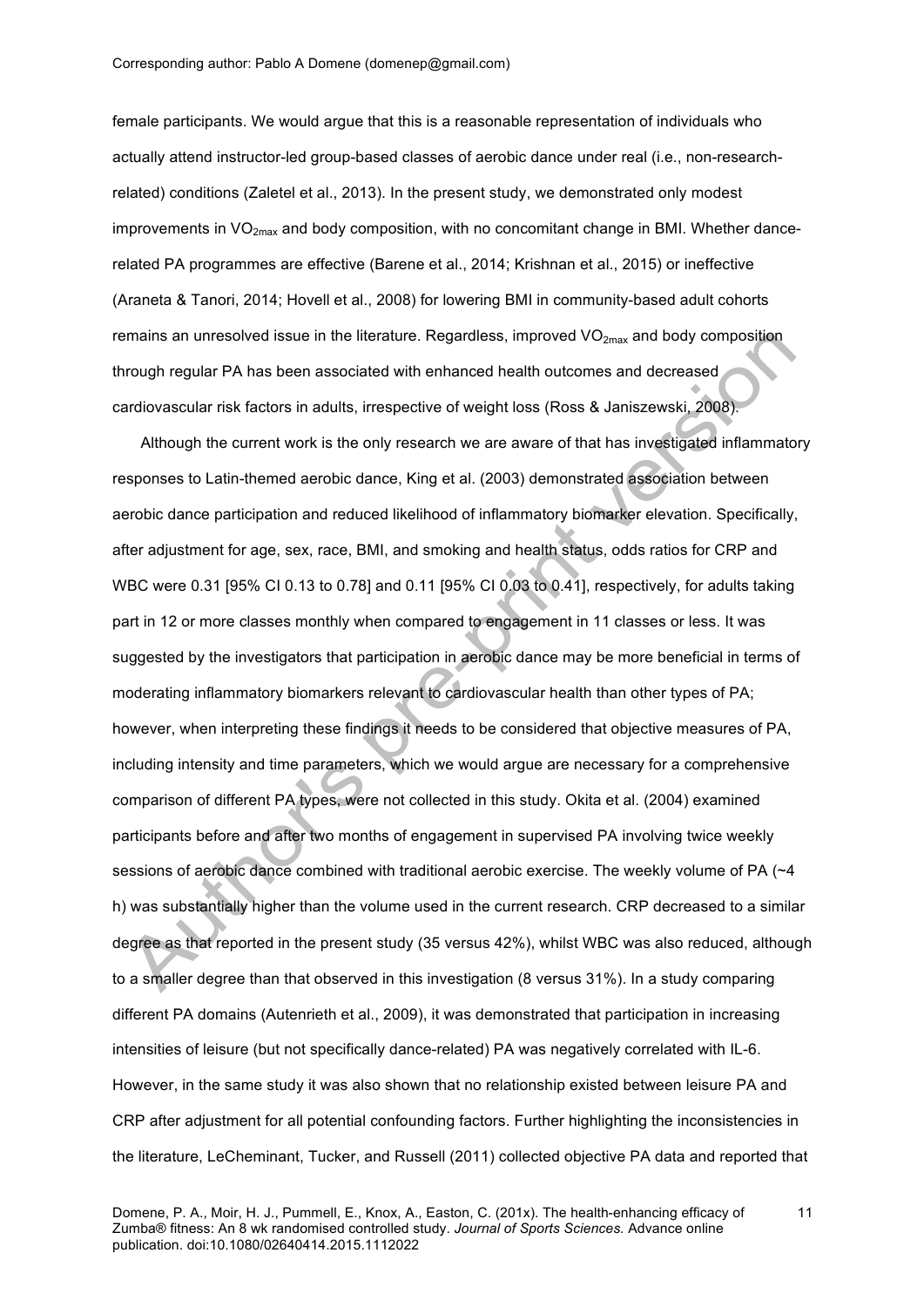accelerometer counts were negatively correlated (*p* < 0.05) with CRP. When adjusted for BMI, the relationship weakened ( $p = 0.08$ ), and when adjusted for BF (a measure not recorded in any of the aforementioned studies of inflammatory status), total PA no longer predicted (*p* = 0.73) CRP. It is possible that the discrepancies in the literature in regards to the likely anti-inflammatory properties of regular PA may be explained by BF, which has been suggested to be a more sensitive measure than BMI when accounting for potential confounding factors related to PA and inflammatory status (LeCheminant et al., 2011). Indeed, in a review evaluating 40 observational and 12 randomised controlled studies, the roles of both BF and fitness were assessed in the context of PA and its relationship with inflammatory biomarkers (Hamer, 2007). It was suggested that BF, fitness, and inflammatory biomarkers may be associated in such a way that i) the inflammatory biomarker and fitness relationship could either be confounded or mediated by BF, or, that ii) fitness and BF might possibly share the same causal pathways. Despite the inconclusive evidence, we would suggest that PA specialists ought to promote the importance of improving both fitness and body composition in adults through increased regular PA. Moreover, in terms of demonstrable health effects of Zumba<sup>®</sup> fitness, it might be warranted to promote this activity for cardioprotective purposes, specifically in terms of being able to reduce low-grade systemic inflammation through PA and, thus, improve one's cardiovascular risk profile (Mora et al., 2007; Plaisance & Grandjean, 2006), instead of focussing on goals oriented towards weight loss.

Higher levels of PA have been associated with better HRQoL in adults (Anokye et al., 2012); however, the current work is the only randomised controlled study we are aware of to have specifically tested the hypothesis that dance affects HRQoL, as measured by the SF-36, in a positive fashion. In an 8 wk Zumba<sup>®</sup> fitness intervention (Donath et al., 2014), change in quality of life was determined using the WHO Quality of Life questionnaire. It was demonstrated that those assigned to classes of Zumba<sup>®</sup> fitness twice weekly improved their quality of life score post-intervention with a large magnitude effect (partial  $n^2$  = 0.45). In the current study, four of the eight factors of the SF-36 resulted in improved values post-intervention; the average effect was similar in magnitude (partial  $\eta^2$  = 0.59) to that reported by Donath et al. (2014). As the Zumba<sup>®</sup> fitness classes in the current research were group-based, it is possible that engagement may have fostered feelings of social connectedness between the participants and the other individuals taking part in the class at the same time (Tarr, Launay, & Dunbar, 2014). Consequently, a sense of camaraderie may have been experienced, which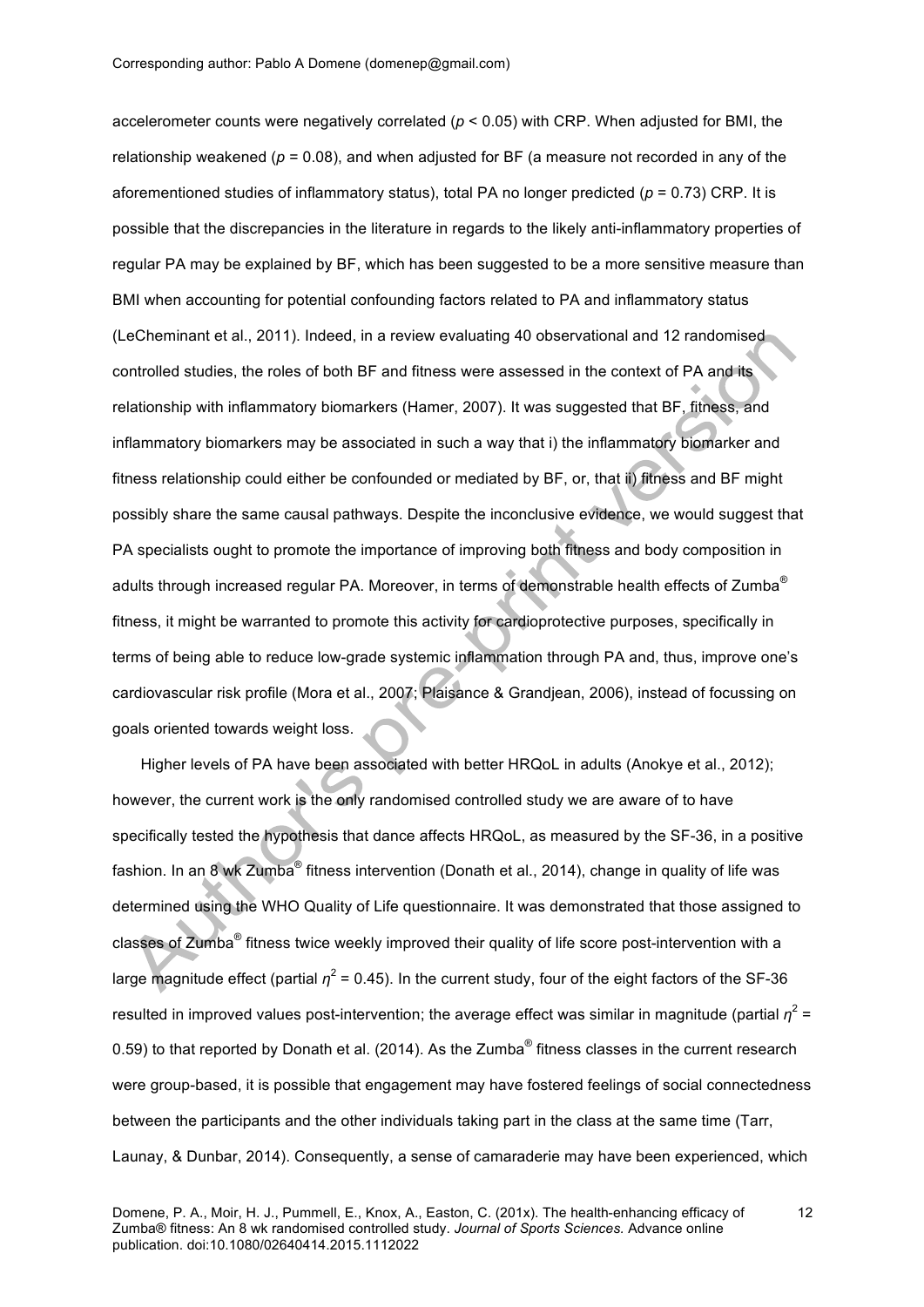we would argue would likely be assistive in terms of exercise adherence (Ryan, Williams, Patrick, & Deci, 2009). Moreover, we would argue that musical accompaniment is central to most, if not all, genres of dance, including aerobic dance. In a recent review (Tarr et al., 2014), the biological mechanisms underlying the proposed social bonding effect of music during synchronised groupbased rhythmic activities were described. It is possible that some of these factors may have contributed to the improved HRQoL observed in the current work. Interestingly, we also found associations between change in the HRQoL general health factor and change in both BF and  $VO<sub>2max</sub>$ . As Zumba<sup>®</sup> fitness is a vigorous intensity activity (as discussed earlier), and taking into account the fact that the participants were physically inactive and of moderately low fitness, it is plausible to assume that our intervention provided sufficient stimulus to simultaneously impart both physical and mental health gains. Sports and exercise (i.e., swimming, running, cycling, gym-based exercise, and team sports), and walking, as PA types, have been previously correlated with modest effects on HRQoL (Anokye et al., 2012). The current work adds to the literature by demonstrating that Latinthemed aerobic dance is related to enhanced feelings of general health when  $VO_{2max}$  and body composition are improved. Although the biological mechanisms to explain this are complex and remain unclear, it is probable that promotion of a reduced anti-inflammatory state, optimisation of neuroendocrine and physiological stress response systems, and/or enrichment of neuroplasticity and growth factor expression are involved (Silverman & Deuster, 2014). These may be contributing factors in terms of the beneficial health effects of regular PA consistently reported in adults (WHO, 2010).

The current investigation has several strengths worth noting. These include the recruitment of an ecologically valid sample of participants (which is in contrast to previous assessments of Zumba<sup>®</sup> fitness; Sternlicht et al., 2013), the use of objectively measured PA and dance-specific accelerometer data processing techniques (again, in contrast to previous Zumba<sup>®</sup> fitness studies; Araneta & Tanori, 2014), and the use of a naturalistic (i.e., self-selected) environment in which the dance-related data were collected (also in contrast to previous PA interventions utilising Zumba<sup>®</sup> fitness; Krishnan et al., 2015). There are also some limitations that warrant highlighting. Firstly, we cannot rule out selection bias in this study in terms of participant preference for Latin music and/or dance. There is indeed a possibility that the individuals who enrolled in this research were already aware that they enjoyed listening to Latin music or even being involved in dance outside of an exercise context (i.e., social gatherings). This limitation may have affected the representativeness of our participants within the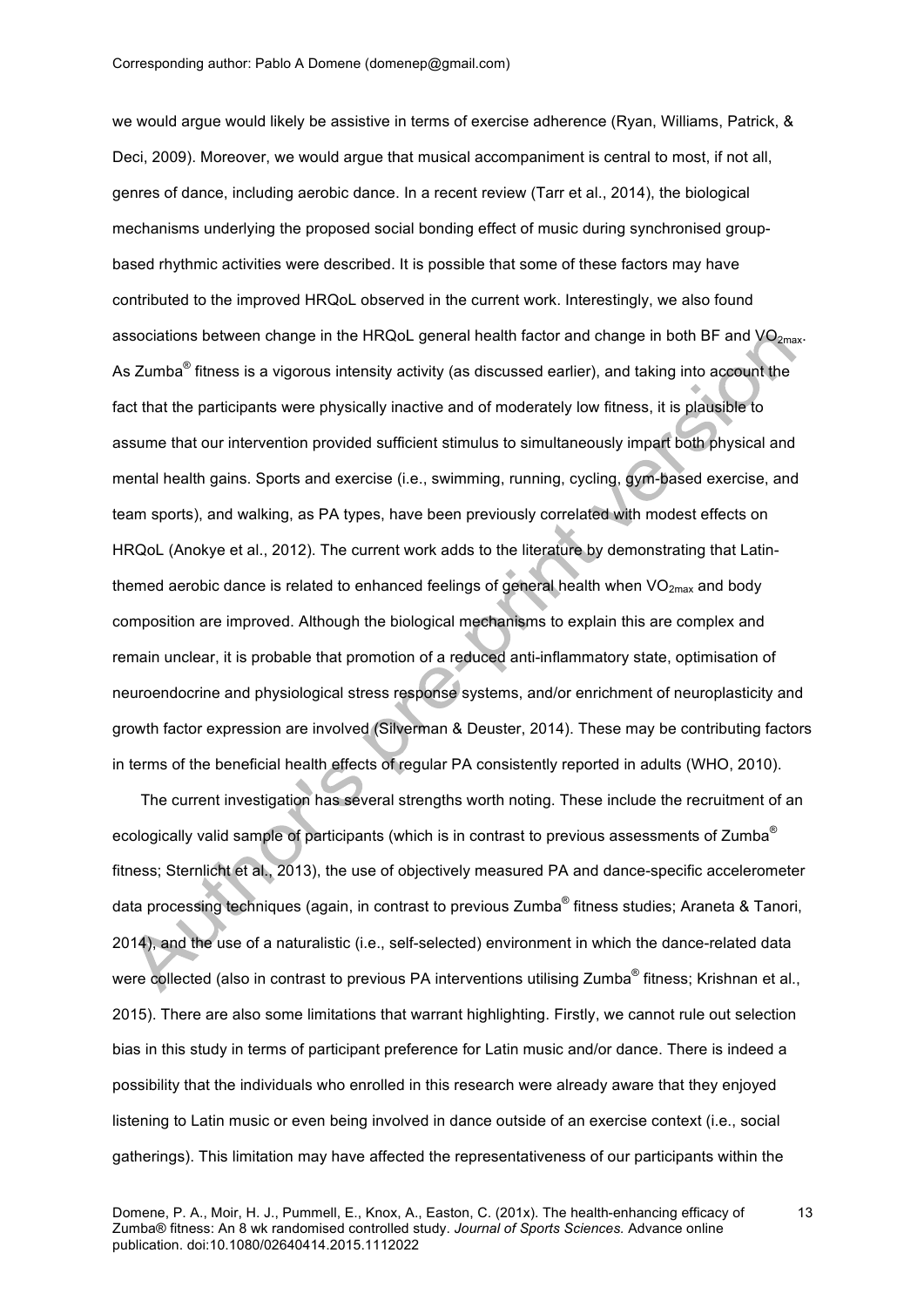total number of overweight and physically inactive women in the community from which we sampled. Secondly, this study made use of only a habitual activity control condition against which the intervention participants were compared. We acknowledge that it would be more informative and perhaps more practical to compare the efficacy of this non-traditional exercise form with traditional modalities, such as running or weight training, using a three group randomised controlled study design. However, when this research was initially planned, no randomised controlled studies of Zumba® fitness had yet been published and we felt it was justified to employ a study design with two groups only. Thirdly, we understand our results could have been confounded by the fact that the intervention participants undertook their classes in different Zumba® fitness venues (and therefore with different teachers) from each other. Although we made attempts to control for this by verifying that all sessions attended were taught by current Zumba<sup>®</sup> Instructor Network members in established venues listed on the official Zumba<sup>®</sup> fitness website, it is plausible to assume that differences in physical location and instructor style may have affected the intensity of the choreographies taught and, thus, the training stimulus experienced.

In conclusion, using a randomised controlled study design, we demonstrated that Zumba<sup>®</sup> fitness is beneficial for improving cardiovascular risk factors and inflammatory biomarkers, and for enhancing HRQoL in a cohort of overweight and physically inactive women. We would argue that these findings are generalisable to other similar cohorts of women (i.e., those moderately low in fitness, inexperienced in dance, non-exercising, and of a comparable age and weight status). When interpreted in a community-based PA and psychosocial health promotion context, our data suggest that Zumba® fitness is indeed an efficacious health-enhancing activity for adults.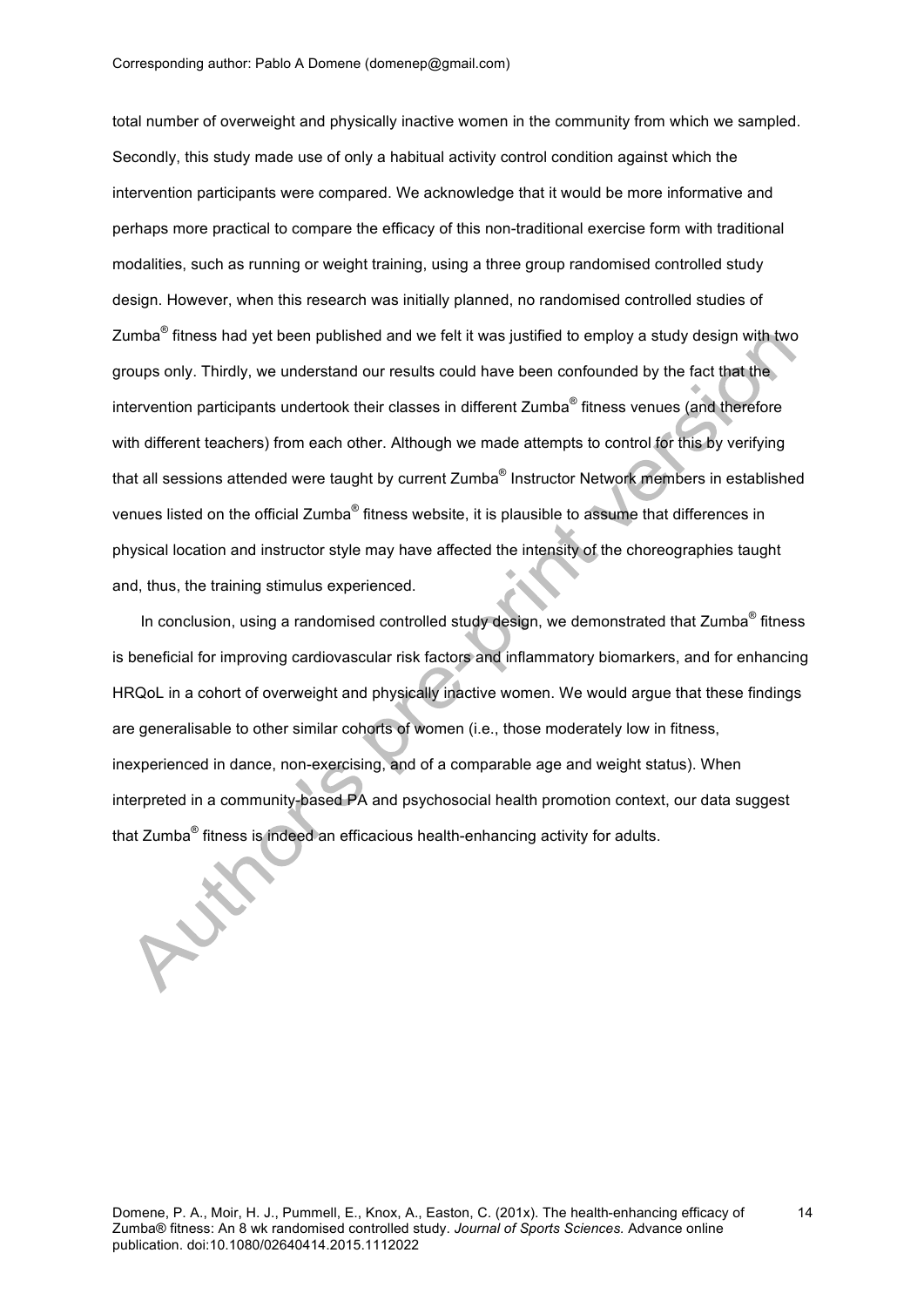Corresponding author: Pablo A Domene (domenep@gmail.com)

## **Acknowledgements**

The authors wish to thank all the participants who volunteered their time for this project and in doing so made the completion of this research possible. No financial support was sought. No conflicts of interest are declared.

Authoris Prelimination

Domene, P. A., Moir, H. J., Pummell, E., Knox, A., Easton, C. (201x). The health-enhancing efficacy of Zumba® fitness: An 8 wk randomised controlled study. *Journal of Sports Sciences.* Advance online publication. doi:10.1080/02640414.2015.1112022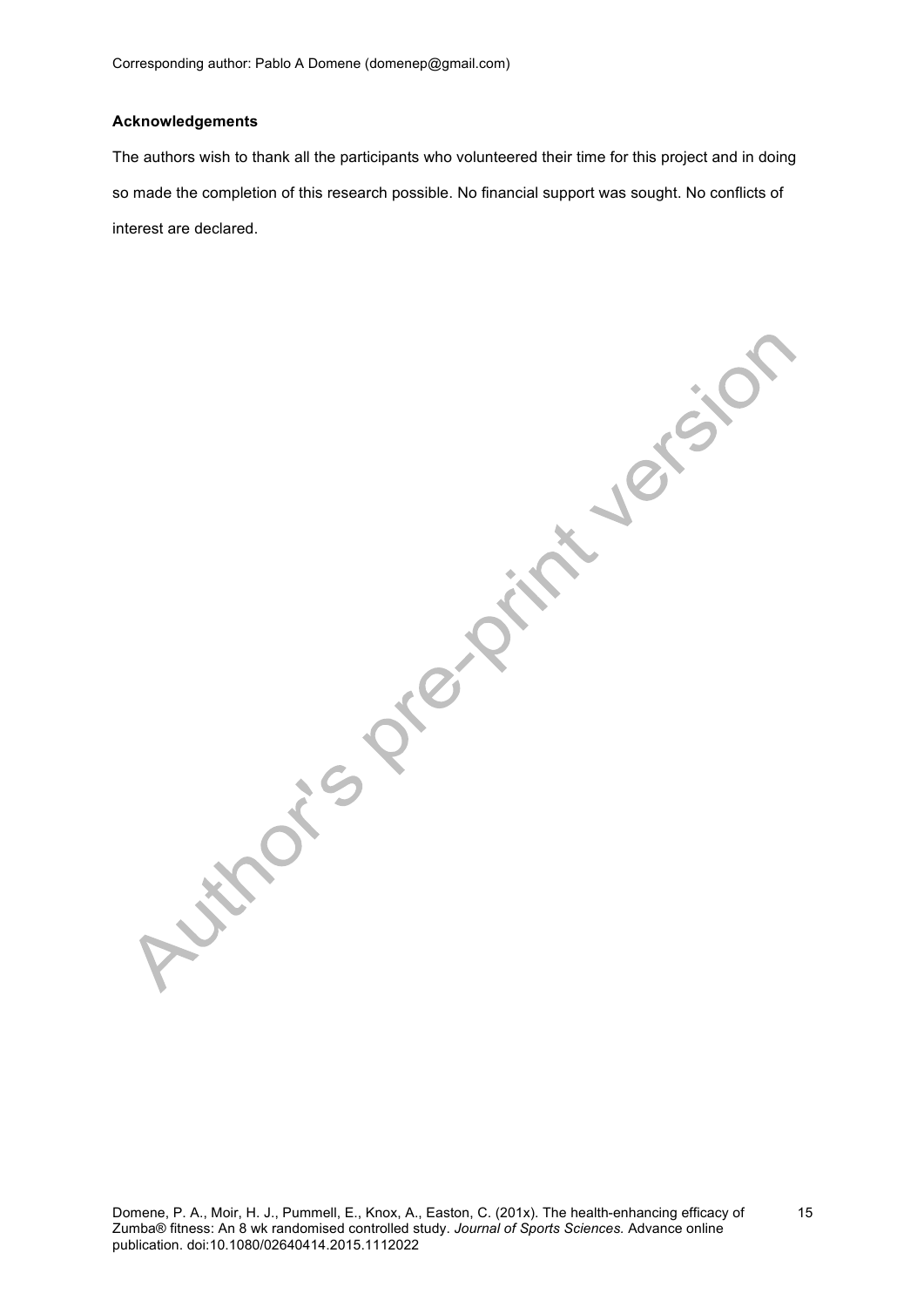#### **References**

- Anokye, N. K., Trueman, P., Green, C., Pavey, T. G., Taylor, R. S. (2012). Physical activity and health related quality of life. *BMC Public Health, 12,* 624. doi:10.1186/1471-2458-12-624
- Araneta, M. R., Tanori, D. (2014). Benefits of Zumba fitness among sedentary adults with components of the metabolic syndrome: A pilot study. *The Journal of Sports Medicine and Physical Fitness.* Advance online publication. Retrieved from http://www.minervamedica.it/en/journals/sports-med-physicalfitness/article.php?cod=R40Y9999N00A140040
- Autenrieth, C., Schneider, A., Doring, A., Meisinger, C., Herder, C., Koenig, W., … Thorand, B. (2009). Association between different domains of physical activity and markers of inflammation. *Medicine and Science in Sports and Exercise, 41,* 1706–1713. doi:10.1249/MSS.0b013e3181a15512
- Barene, S., Krustrup, P., Brekke, O. L., Holtermann, A. (2014). Soccer and Zumba as healthpromoting activities among female hospital employees: A 40-weeks cluster randomised intervention study. *Journal of Sports Sciences, 32,* 1539–1549. doi:10.1080/02640414.2014.906043
- Barry, V. W., Baruth, M., Beets, M. W., Durstine, J. L., Liu, J., Blair, S. N. (2014). Fitness vs. fatness on all-cause mortality: A meta-analysis. *Progress in Cardiovascular Diseases, 56,* 382–390. doi:10.1016/j.pcad.2013.09.002
- Clapp, J. F., Little, K. D. (1994). The physiological response of instructors and participants to three aerobics regimens. *Medicine and Science in Sports and Exercise, 26,* 1041–1046. doi:10.1249/00005768-199408000-00017

Crone, D., Smith, A., Gough, B. (2006). The physical activity and mental health relationship – A contemporary perspective from qualitative research. *Acta Universitatis Palackianae Olomucensis. Gymnica, 36,* 29–35. Retrieved from http://gymnica.upol.cz/artkey/gym-200603- 0004 The physical activity and mental health relationshipa contemporary perspective from qualitative research.php#.VVPOZWCucZY

Cugusi, L., Wilson, B., Serpe, R., Medda, A., Deidda, M., Gabba, S., … Mercuro, G. (2015). Cardiovascular effects, body composition, quality of life and pain after a Zumba<sup>®</sup> fitness program in Italian overweight women. *The Journal of Sports Medicine and Physical Fitness.* Advance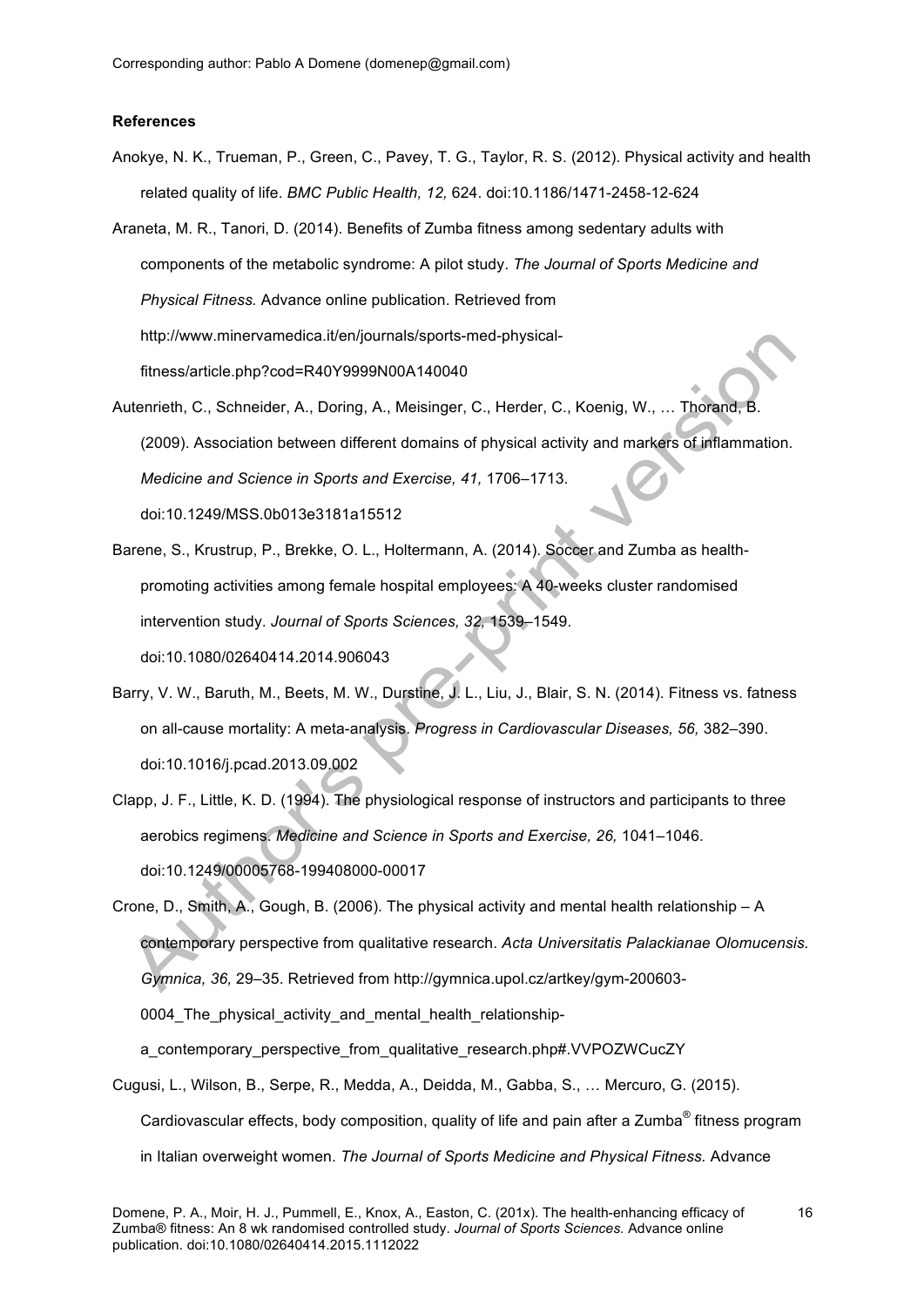online publication. Retrieved from http://www.minervamedica.it/en/journals/sports-med-physicalfitness/article.php?cod=R40Y9999N00A150052

- Delextrat, A. A., Warner, S., Graham, S., Neupert, E. (2015). An 8-week exercise intervention based on Zumba® improves aerobic fitness and psychological well-being in healthy women. *Journal of Physical Activity & Health.* Advance online publication. doi:10.1123/jpah.2014-0535
- Domene, P. A., Easton, C. (2014). Combined triaxial accelerometry and heart rate telemetry for the physiological characterization of Latin dance in non-professional adults. *Journal of Dance Medicine & Science, 18,* 29–36. doi:10.12678/1089-313X.18.1.29
- Domene, P. A., Moir, H. J., Pummell, E., Easton, C. (2014). Physiological and perceptual responses to Latin partnered social dance. *Human Movement* Science, 37, 32–41. doi:10.1016/j.humov.2014.06.009
- Domene, P. A., Moir, H. J., Pummell, E., Easton, C. (2015). Salsa dance and Zumba fitness: Acute responses during community-based classes. *Journal of Sport and Health Science.* Advance online publication. doi:10.1016/j.jshs.2015.04.004
- Donath, L., Roth, R., Hohn, Y., Zahner, L., Faude, O. (2014). The effects of Zumba training on cardiovascular and neuromuscular function in female college students. *European Journal of Sport Science, 14,* 569–577. doi:10.1080/17461391.2013.866168
- Glazer, N. L., Lyass, A., Esliger, D. W., Blease, S. J., Freedson, P. S., Massaro, J. M., … Vasan, R. S. (2013). Sustained and shorter bouts of physical activity are related to cardiovascular health. *Medicine and Science in Sports and Exercise, 45,* 109–115. doi:10.1249/MSS.0b013e31826beae5
- Hamer, M. (2007). The relative influences of fitness and fatness on inflammatory factors. *Preventative Medicine, 44,* 3–7. doi:10.1016/j.ypmed.2006.09.005
- Hamer, M., Stamatakis, E. (2009). Physical activity and risk of cardiovascular disease events: Inflammatory and metabolic mechanisms. *Medicine and Science in Sports and Exercise, 41,* 1206–1211. doi:10.1249/MSS.0b013e3181971247
- Hays, R. D., Sherbourne, C. D., Mazel, R. M. (1993). The RAND 36-item health survey 1.0. *Health Economics, 2,* 217–227. doi:10.1002/hec.4730020305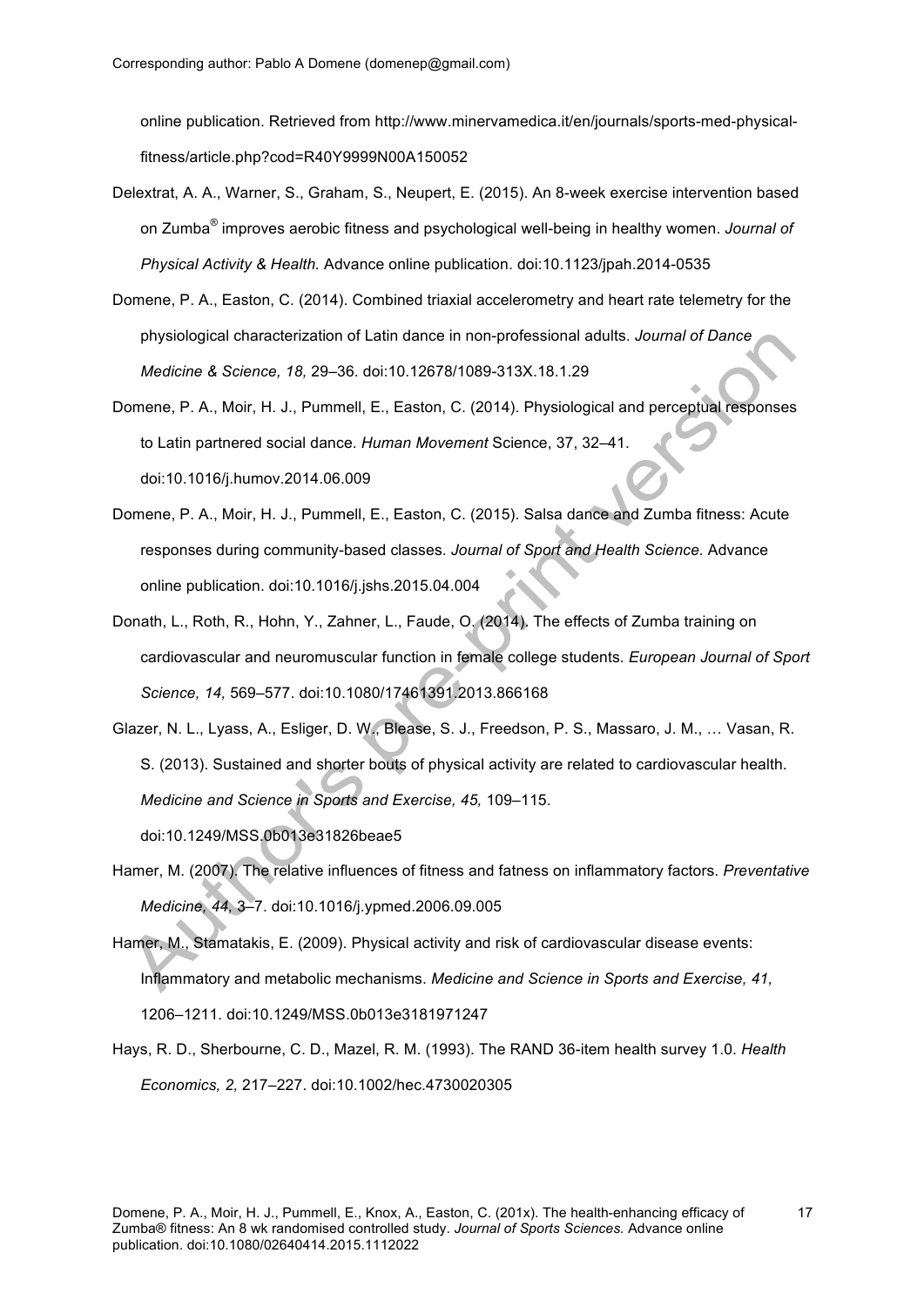- Hovell, M. F., Mulvihill, M. M., Buono, M. J., Liles, S., Schade, D. H., Washington, T. A., … Sallis, J. F. (2008). Culturally tailored aerobic exercise intervention for low-income Latinas. *American Journal of Health Promotion, 22,* 155–163. doi:10.4278/ajhp.22.3.155
- Inouye, J., Nichols, A., Maskarinec, G., Tseng, C. W. (2013). A survey of musculoskeletal injuries associated with Zumba. *Hawai'i Journal of Medicine and Public Health, 72,* 433–436. Retrieved from http://hjmph.org/72.12.htm
- King, D. E., Carek, P., Mainous, A. G., Pearson, W. S. (2003). Inflammatory markers and exercise: Differences related to exercise type. *Medicine and Science in Sports and Exercise, 35,* 575–581. doi:10.1249/01.MSS.0000058440.28108.CC
- Krishnan, S., Tokar, T. N., Boylan, M. M., Griffin, K., Feng, D., Mcmurry, L., … Cooper, J. A. (2015). Zumba® dance improves health in overweight/obese or type 2 diabetic women. *American Journal of Health Behavior, 39,* 109–120. doi:10.5993/AJHB.39.1.12
- Leahy, S., O'Neill, C., Sohun, R., Jakeman, P. (2012). A comparison of dual energy X-ray absorptiometry and bioelectrical impedance analysis to measure total and segmental body composition in healthy young adults. *European Journal of Applied Physiology, 112,* 589–595. doi:10.1007/s00421-011-2010-4
- LeCheminant, J., Tucker, L., Russell, K. (2011). Physical activity and C-reactive protein levels: The confounding role of body fat. *Journal of Physical Activity & Health, 8,* 481–487. Retrieved from http://journals.humankinetics.com/jpah-back-issues/jpah-volume-8-issue-4-may/physical-activityand-c-reactive-protein-levels-the-confounding-role-of-body-fat
- Lee, R. E., Mama, S. K., Medina, A., Orlando Edwards, R., McNeill, L. (2011). SALSA: Saving lives staying active to promote physical activity and healthy eating. *Journal of Obesity, 2011,* 436509. doi:10.1155/2011/436509
- Luettgen, M., Foster, C., Doberstein, S., Mikat, R., Porcari, J. (2012). Zumba<sup>®</sup>: Is the "fitness-party" a good workout? *Journal of Sports Science & Medicine, 11,* 357–358. Retrieved from http://www.jssm.org/back/backv11n2.php
- Marquez, D. X., Bustamante, E. E., Aguinaga, S., Hernandez, R. (2014). BAILAMOS<sup>©</sup>: Development, pilot testing, and future directions of a Latin dance program for older Latinos. *Health Education & Behavior.* Advance online publication. doi:10.1177/1090198114543006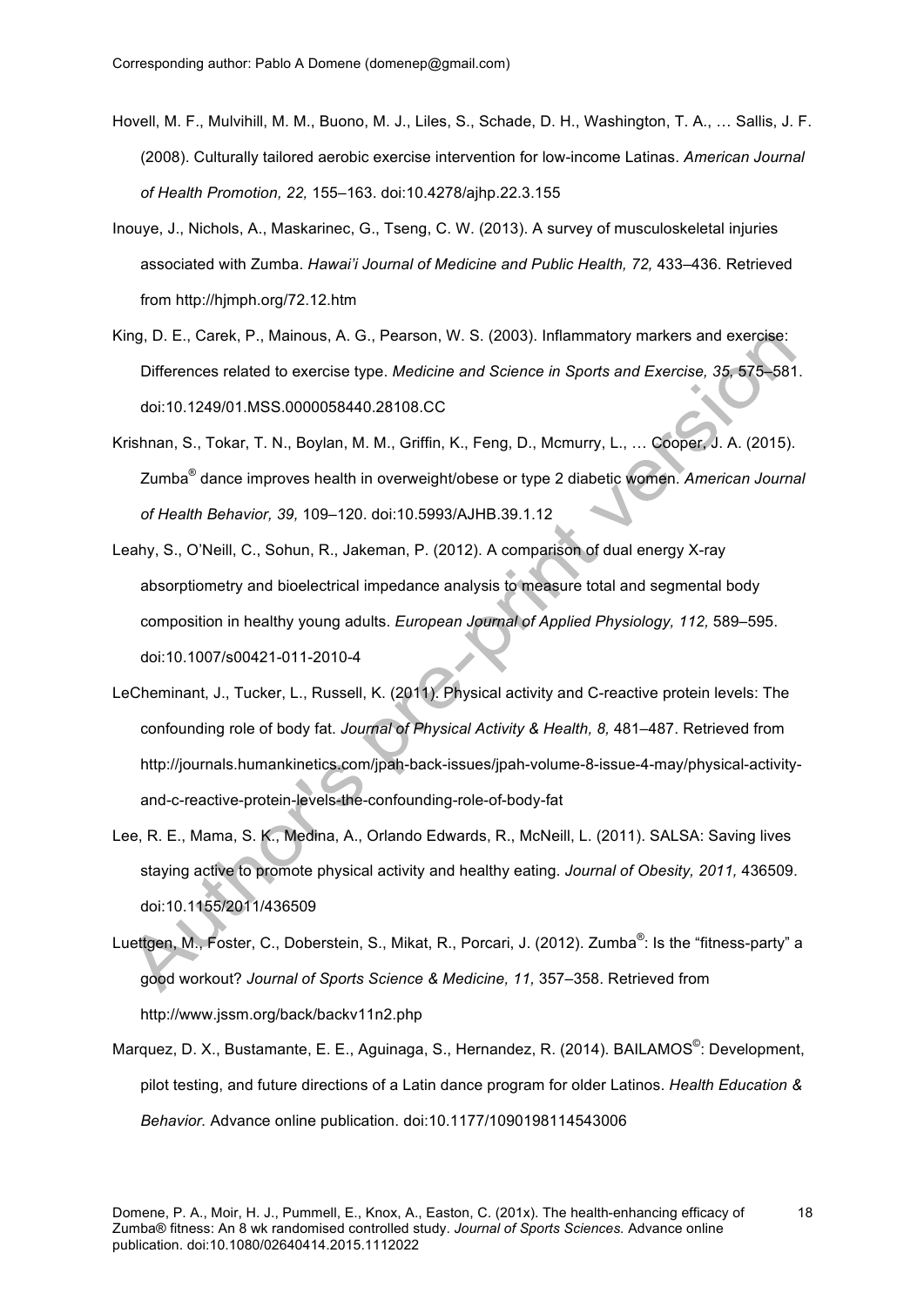- Mora, S., Cook, N., Buring, J. E., Ridker, P. M., Lee, I. M. (2007). Physical activity and reduced risk of cardiovascular events: Potential mediating mechanisms. *Circulation, 116,* 2110–2118. doi:10.1161/CIRCULATIONAHA.107.729939
- Okita, K., Nishijima, H., Murakami, T., Nagai, T., Morita, N., Yonezawa, K., … Kitabatake, A. (2004). Can exercise training with weight loss lower serum C-reactive protein levels? *Arteriosclerosis, Thrombosis, and Vascular Biology, 24,* 1868–1873. doi:10.1161/01.ATV.0000140199.14930.32
- Plaisance, E. P., Grandjean, P. W. (2006). Physical activity and high-sensitivity C-reactive protein. *Sports Medicine, 36,* 443–458. doi:10.2165/00007256-200636050-00006

Richardson, J. T. (2011). Eta squared and partial eta squared as measures of effect size in educational research. *Educational Research Review, 6,* 135–147. doi:10.1016/j.edurev.2010.12.001

- Ross, R., Janiszewski, P. M. (2008). Is weight loss the optimal target for obesity-related cardiovascular disease risk reduction? *The Canadian Journal of Cardiology, 24,* 25–31. doi:10.1016/S0828-282X(08)71046-8
- Ryan, R. M., Williams, G. C., Patrick, H., Deci, E. L. (2009). Self-determination theory and physical activity: The dynamics of motivation in development and wellness. *Hellenic Journal of Psychology, 6,* 107–124. Retrieved from http://www.pseve.org/journal/Articlesview.asp?key=107
- Silverman, M. N., Deuster, P. A. (2014). Biological mechanisms underlying the role of physical fitness in health and resilience. *Interface Focus, 4,* 20140040. doi:10.1098/rsfs.2014.0040
- Sternlicht, E., Frisch, F., Sumida, K. D. (2013). Zumba<sup>®</sup> fitness workouts: Are they an appropriate alternative to running or cycling? *Sport Sciences for Health, 9,* 155–159. doi:10.1007/s11332-013-0155-8
- Tarr, B., Launay, J., Dunbar, R. I. (2014). Music and social bonding: "Self-other" merging and neurohormonal mechanisms. *Frontiers in Psychology, 5,* 1096. doi:10.3389/fpsyg.2014.01096
- Valkanova, V., Ebmeier, K. P., Allan, C. L. (2013). CRP, IL-6 and depression: A systematic review and meta-analysis of longitudinal studies. *Journal of Affective Disorders, 150,* 736–744. doi:10.1016/j.jad.2013.06.004
- Williams, L., D., Morton, A., R. (1986). Changes in selected cardiorespiratory responses to exercise and in body composition following a 12-week aerobic dance programme. *Journal of Sports Sciences, 4,* 189–199. doi:10.1080/02640418608732118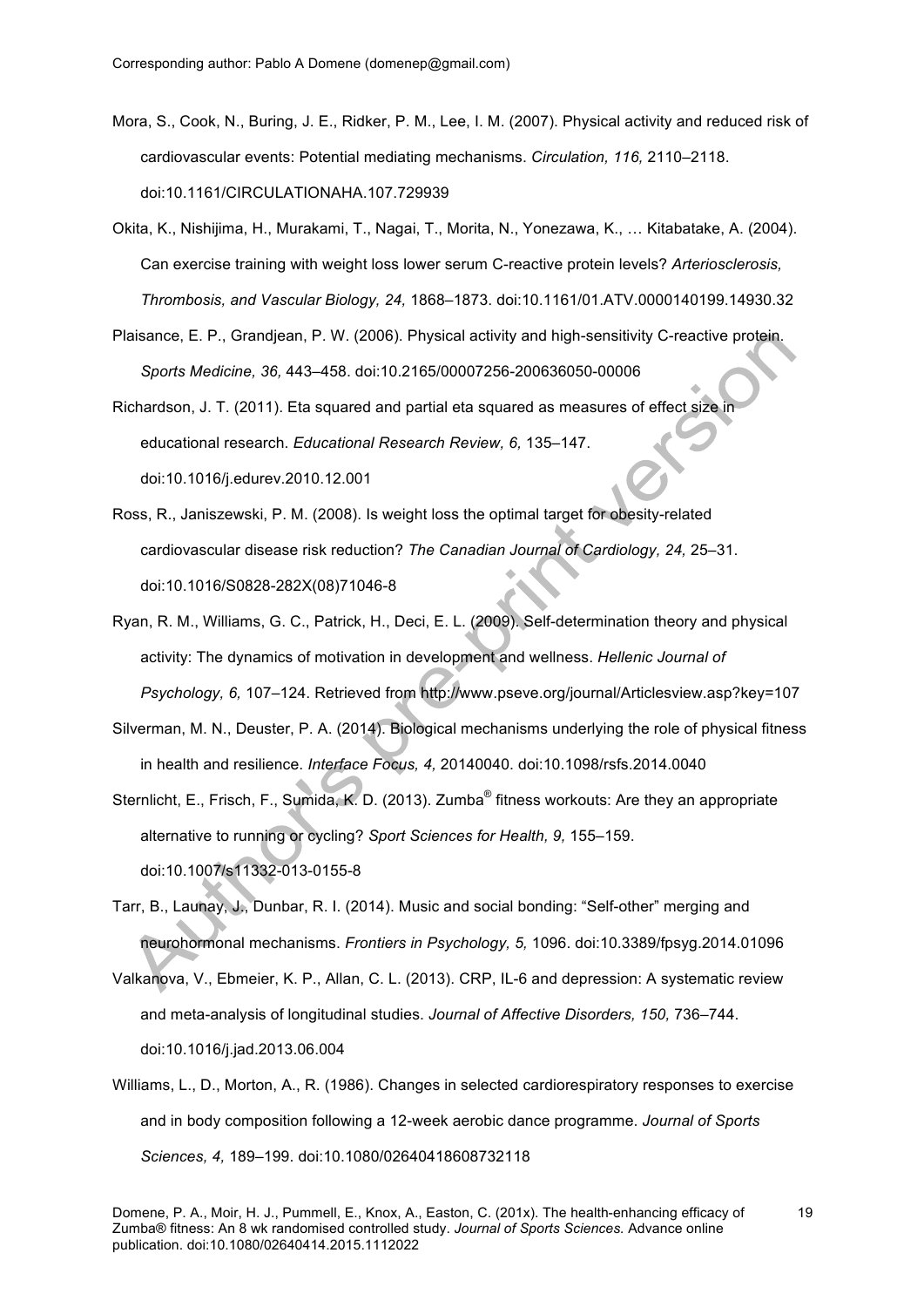- World Health Organization. (2010). *Global recommendations on physical activity for health.* Geneva: WHO Press.
- World Health Organization. (2011). *Global status report on noncommunicable diseases 2010.* Geneva: WHO Press.
- Zaletel, P., Gabrilo, G., Peric, M. (2013). The training effects of dance aerobics: A review with an emphasis on the perspectives of investigations. *Collegium Antropologicum, 37,* 125–130. Retrieved from http://hrcak.srce.hr/index.php?show=clanak&id\_clanak\_jezik=150879

Autrois President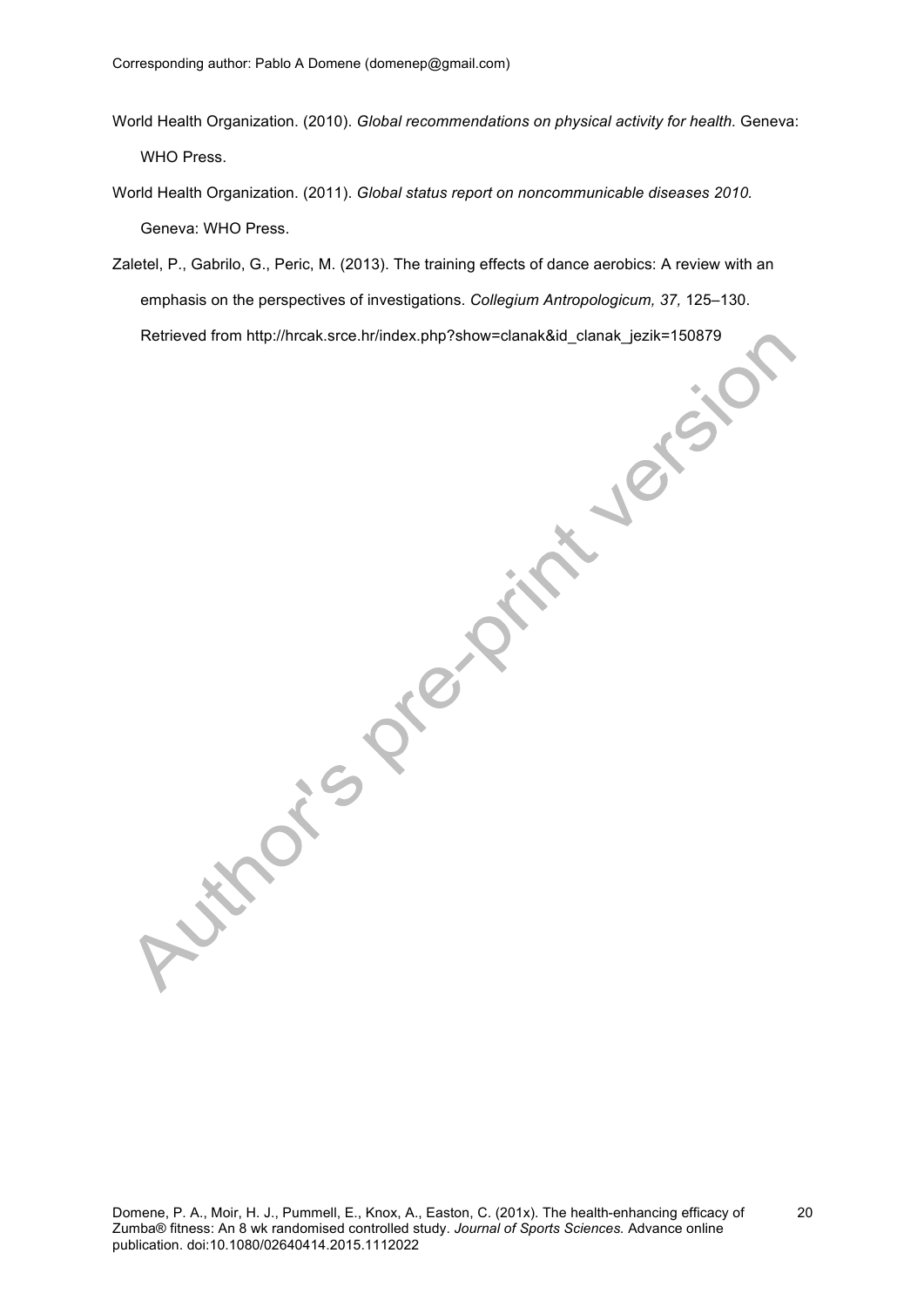## **Tables**

Table I. Between-group comparison of anthropometric, physiological, and inflammatory measures prior to 8 wk of engagement in Zumba<sup>®</sup> fitness (intervention group;  $n = 10$ ) or maintenance of habitual activity (control group; *n* = 10) in a community-recruited cohort of overweight and physically inactive women.

|                                                    | Total          | Intervention   | Control        | р    |
|----------------------------------------------------|----------------|----------------|----------------|------|
| Anthropometric                                     |                |                |                |      |
| Age (yr)                                           | $34 \pm 12$    | $33 \pm 11$    | $35 \pm 13$    | 0.80 |
| Body mass (kg)                                     | $70.6 \pm 5.9$ | $69.9 \pm 4.9$ | $71.4 \pm 7.0$ | 0.59 |
| BMI $(kg·m-2)$                                     | $27.1 \pm 1.9$ | $26.7 \pm 1.7$ | $27.6 \pm 2.0$ | 0.30 |
| BF(%)                                              | $31.3 \pm 5.5$ | $30.9 \pm 5.5$ | $31.7 \pm 5.8$ | 0.76 |
| Physiological                                      |                |                |                |      |
| $VO2max$ (mL·kg <sup>-1</sup> ·min <sup>-1</sup> ) | $28.7 \pm 6.2$ | $29.4 \pm 5.9$ | $28.0 \pm 6.7$ | 0.61 |
| Mean arterial BP (mmHg)                            | $90 \pm 8$     | $89 \pm 8$     | $91 \pm 9$     | 0.71 |
| TC to HDL-C ratio                                  | $4.1 \pm 1.5$  | $4.2 \pm 1.2$  | $4.0 \pm 1.8$  | 0.89 |
| Inflammatory                                       |                |                |                |      |
| CRP $(mg \cdot L^{-1})$                            | $1.5 \pm 0.8$  | $1.2 \pm 1.0$  | $1.7 \pm 0.5$  | 0.26 |
| IL-6 $(pg \cdot mL^{-1})$                          | $1.2 \pm 0.4$  | $1.1 \pm 0.5$  | $1.3 \pm 0.3$  | 0.64 |
| WBC $(10^9 \text{ cell} \cdot \text{L}^{-1})$      | $6.3 \pm 1.7$  | $6.7 \pm 1.8$  | $5.8 \pm 1.4$  | 0.36 |

*Notes:* Data are presented as mean ± standard deviation; BF, percent body fat; BMI, body mass index; BP, blood pressure; CRP, C-reactive protein; HDL-C, high-density lipoprotein cholesterol; IL-6, interleukin-6; TC, total cholesterol; VO<sub>2max</sub>, maximal oxygen uptake; WBC, white blood cell count.

**Nitro**is Pre-Print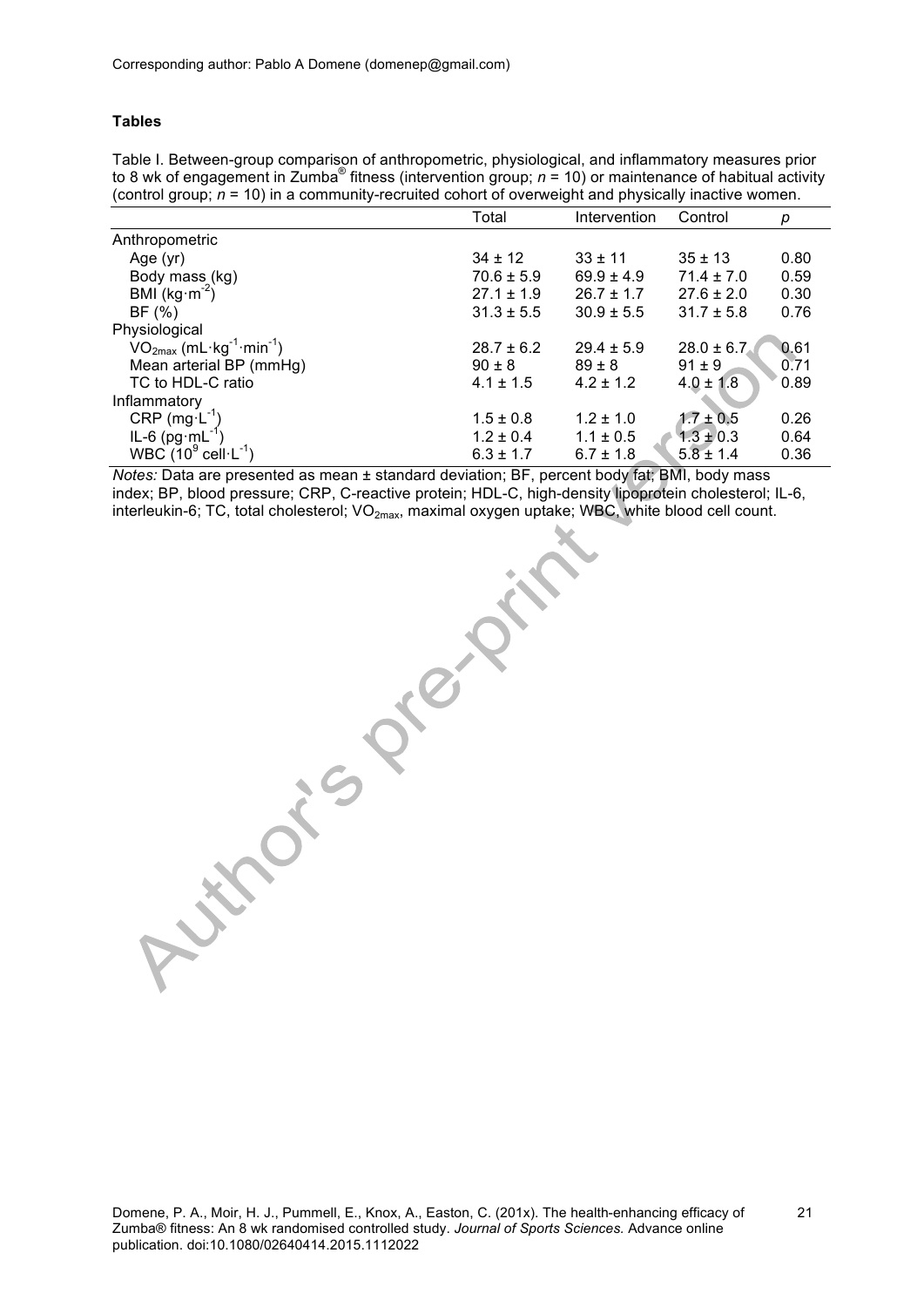Table II. Comparison of pre- to post-intervention changes in anthropometric, physiological, and inflammatory measures following 8 wk of engagement in Zumba® fitness (intervention group; *n* = 10) or maintenance of habitual activity (control group; *n* = 10) in a community-recruited cohort of overweight and physically inactive women.

|                                                    | Intervention |                  | Control        |          |               |      |
|----------------------------------------------------|--------------|------------------|----------------|----------|---------------|------|
|                                                    | Change       | 95% CI           | р              | Change   | 95% CI        | р    |
| Anthropometric                                     |              |                  |                |          |               |      |
| Body mass (kg)                                     | $-0.5$       | $-1.4$ to 0.4    | 0.25           | $-0.1$   | $-0.4$ to 0.2 | 0.30 |
| BMI ( $kg·m-2$ )                                   | $-0.2$       | $-0.5$ to 0.1    | 0.22           | $-0.1$   | $-0.2$ to 0.1 | 0.31 |
| BF(%)                                              | $-1.2$       | $-2.3$ to $-0.1$ | $< 0.05*$      | 0.0      | $-0.6$ to 0.7 | 0.88 |
| Physiological                                      |              |                  |                |          |               |      |
| $VO2max$ (mL·kg <sup>-1</sup> ·min <sup>-1</sup> ) | 3.1          | $0.9$ to 5.3     | $0.05*$        | $-0.7$   | $-2.0$ to 0.5 | 0.22 |
| Mean arterial BP (mmHg)                            | $-1$         | $-6$ to 4        | 0.65           | $\Omega$ | $-3$ to 3     | 0.81 |
| TC to HDL-C ratio                                  | $-0.3$       | $-1.0$ to 0.5    | 0.41           | 0.1      | $-1.2$ to 1.4 | 0.79 |
| Inflammatory                                       |              |                  |                |          |               |      |
| CRP $(mg \cdot L^{-1})$                            | $-0.5$       | $-1.0$ to 0.0    | 0.05           | 0.1      | $-1.3$ to 1.5 | 0.82 |
| IL-6 $(pg \cdot mL^{-1})$                          | $-0.4$       | $-0.5$ to $-0.3$ | $< 0.01$ * 0.1 |          | $-0.4$ to 0.6 | 0.65 |
| WBC $(10^9 \text{ cell} \cdot L^{-1})$             | $-2.1$       | $-3.0$ to $-1.2$ | $< 0.01*$      | $-0.5$   | $-1.3$ to 0.3 | 0.15 |

*Notes:* BF, percent body fat; BMI, body mass index; BP, blood pressure; CI, confidence interval; CRP, C-reactive protein; HDL-C, high-density lipoprotein cholesterol; IL-6, interleukin-6; TC, total cholesterol; VO2max, maximal oxygen uptake; WBC, white blood cell count.

\* Significantly different from pre- to post-intervention.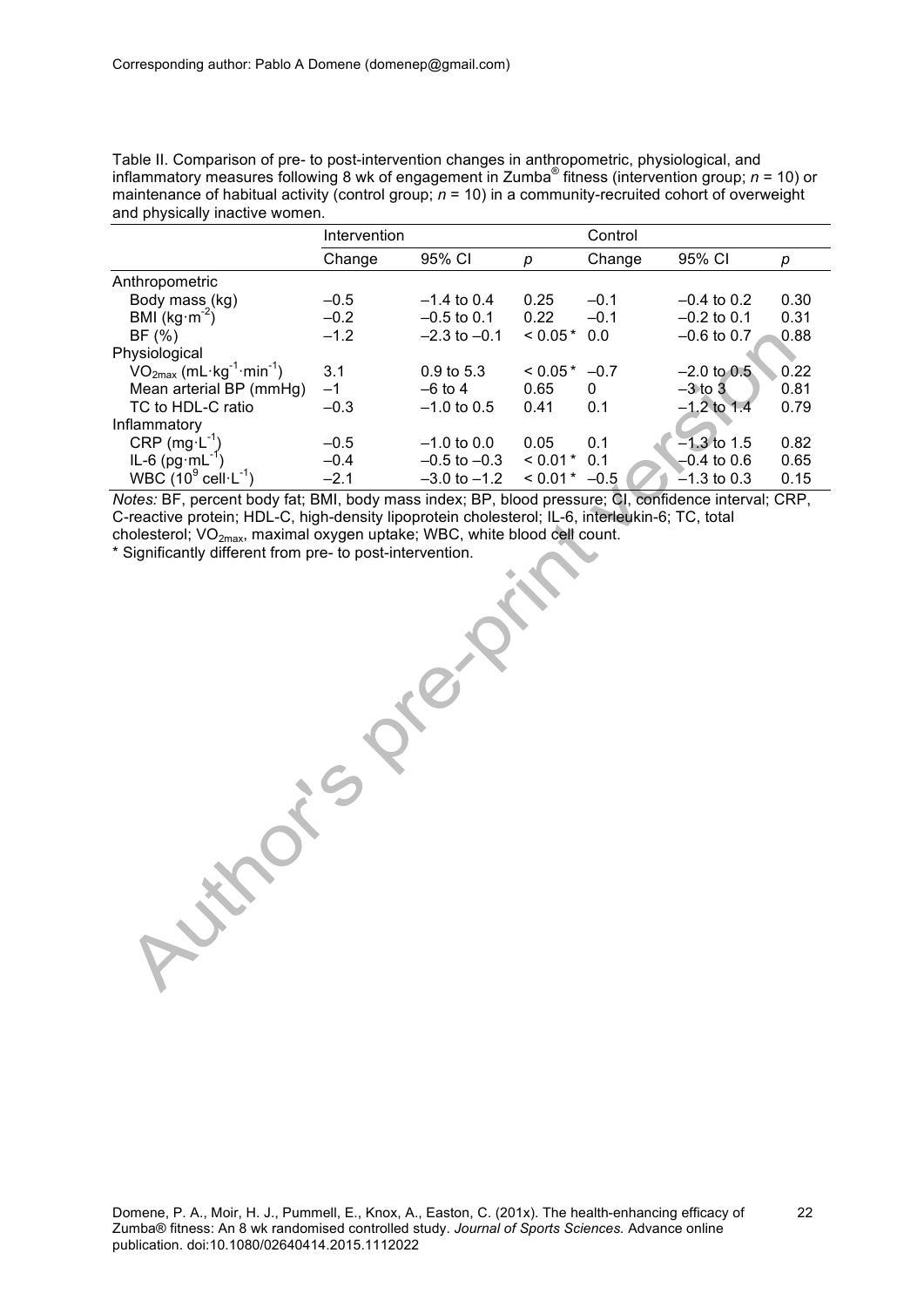|                                            | Pre-            | Post-             |
|--------------------------------------------|-----------------|-------------------|
|                                            | intervention    | intervention      |
| Physical functioning                       |                 |                   |
| Intervention                               | $87.0 \pm 13.9$ | $95.6 \pm 11.7$ * |
| Control                                    | $84.9 \pm 15.6$ | $82.4 \pm 16.9$   |
| Role limitations due to physical health    |                 |                   |
| Intervention                               | $91.1 \pm 17.5$ | $92.5 \pm 16.9$   |
| Control                                    | $91.6 \pm 16.7$ | $94.1 \pm 15.8$   |
| Pain                                       |                 |                   |
| Intervention                               | $90.8 \pm 14.3$ | $89.5 \pm 13.4$   |
| Control                                    | $88.9 \pm 17.9$ | $85.5 \pm 18.6$   |
| General health                             |                 |                   |
| Intervention                               | $68.5 \pm 15.7$ | $78.1 \pm 13.4*$  |
| Control                                    | $66.4 \pm 17.8$ | $62.5 \pm 17.3$   |
| Energy/fatigue                             |                 |                   |
| Intervention                               | $62.5 \pm 15.5$ | $78.0 \pm 14.8*$  |
| Control                                    | $63.5 \pm 14.4$ | $64.0 \pm 13.7$   |
| Social functioning                         |                 |                   |
| Intervention                               | $90.0 \pm 13.9$ | $89.1 \pm 15.5$   |
| Control                                    | $87.5 \pm 16.4$ | $84.5 \pm 19.2$   |
| Role limitations due to emotional problems |                 |                   |
| Intervention                               | $83.3 \pm 16.3$ | $87.3 \pm 15.1$   |
| Control                                    | $83.9 \pm 18.7$ | $82.4 \pm 19.3$   |
| Emotional well-being                       |                 |                   |
| Intervention                               | $77.2 \pm 13.7$ | $86.4 \pm 11.6*$  |
| Control                                    | $76.2 \pm 14.6$ | $76.6 \pm 11.1$   |

Table III. Comparison across time of HRQoL factors assessed using the SF-36 during 8 wk of engagement in Zumba® fitness (intervention group; *n* = 10) or maintenance of habitual activity (control group; *n* = 10) in a community-recruited cohort of overweight and physically inactive women.

*Notes:* Data are presented as mean ± standard deviation; HRQoL, health-related quality of life; SF-36, RAND 36-Item Health Survey 1.0.

\* Significantly different from pre-intervention at *p* < 0.05.

Authoris T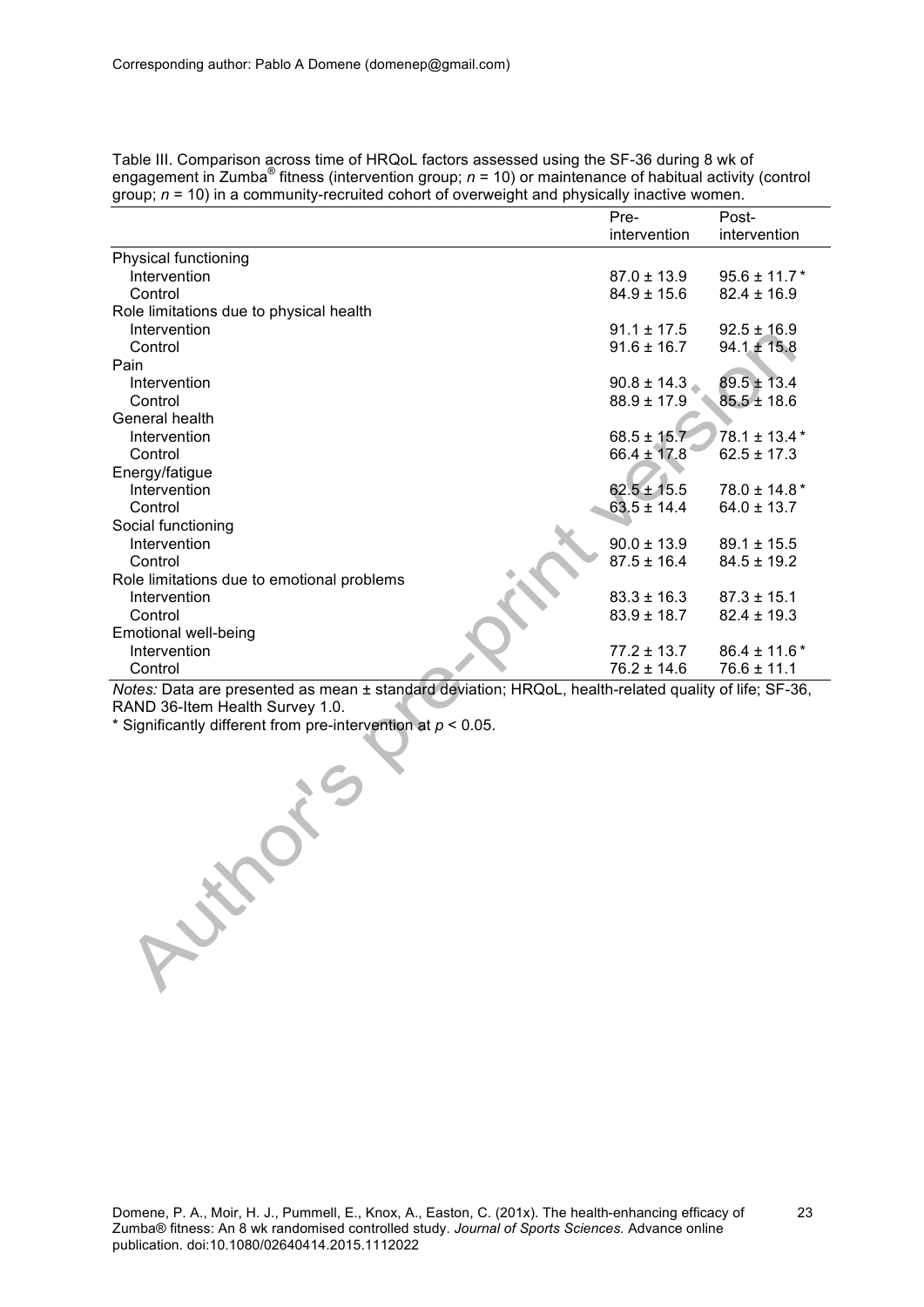



Figure 1. Significant negative relationship (*r* = –0.73, *p* < 0.05) between pre- to post-intervention changes in percent body fat and the health-related quality of life general health factor in the intervention group (*n* = 10); Pearson's correlation with 95% confidence intervals are shown.